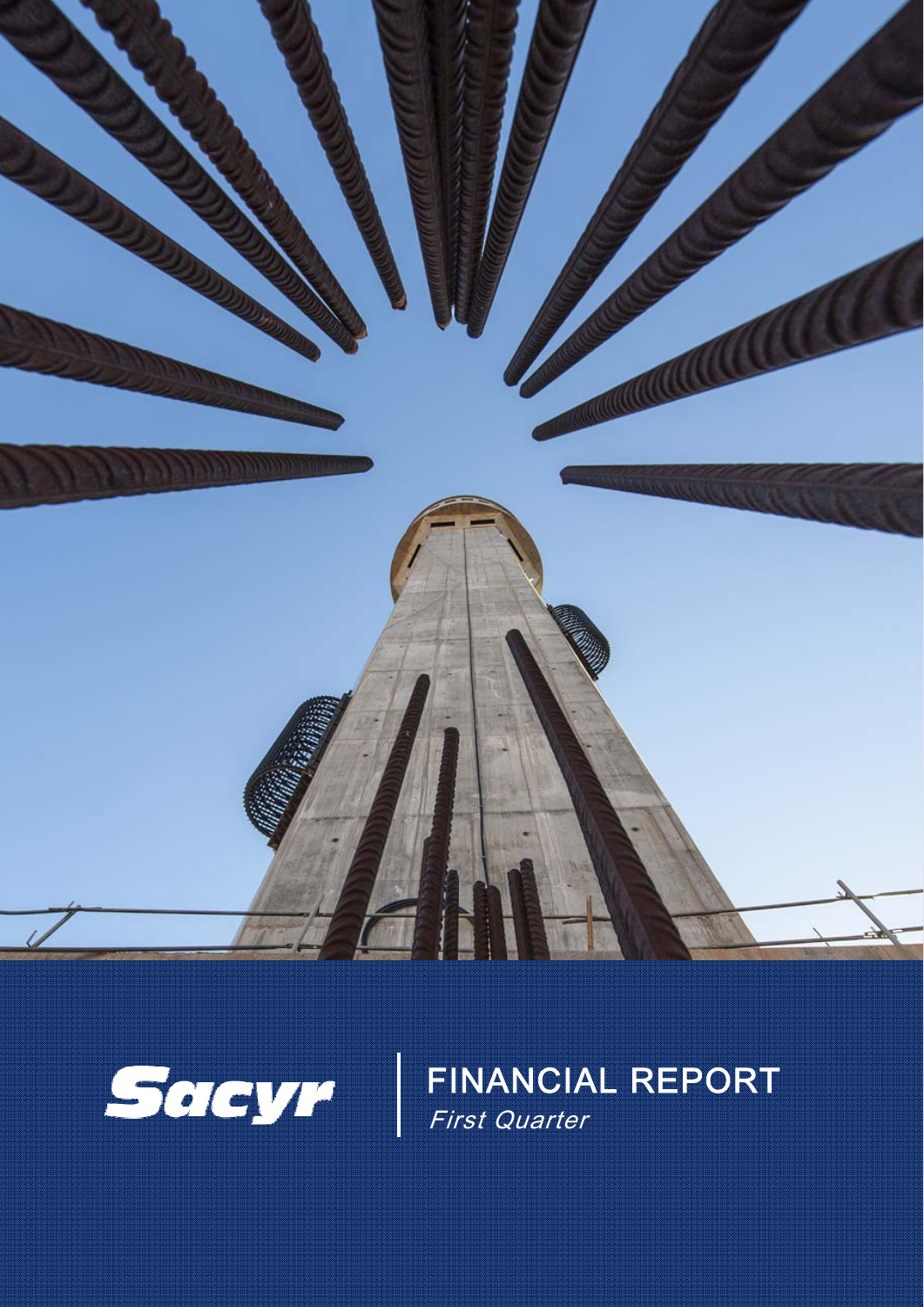

| $\mathsf{L}$ | <b>FIRST QUARTER HIGHLIGHTS</b>   | $\overline{2}$ |
|--------------|-----------------------------------|----------------|
| II.          | <b>INCOME STATEMENT</b>           | 6              |
| III.         | <b>BACKLOG</b>                    | 9              |
| IV.          | <b>CONSOLIDATED BALANCE SHEET</b> | 11             |
| V.           | PERFORMANCE BY BUSINESS AREA      | 14             |
| VI.          | <b>STOCK MARKET PERFORMANCE</b>   | 30             |
|              | VII. APPENDIX                     | 31             |

#### **NOTES**:

The interim financial information presented in this document has been prepared in accordance with International Financial Reporting Standards. This information is not audited and may be modified in the future. This document does not constitute an offer, invitation or recommendation to acquire, sell or exchange shares or to make any type of investment. Sacyr is not responsible for any type of damage or loss arising from any use of this document or its content.

In order to comply with the Guidelines on Alternative Performance Measures (2015/1415en) published by the European Securities and Markets Authority (ESMA), the key APMs used in preparing the financial statements are included in the Appendix at the end of this document. Sacyr considers that this additional information improves the comparability, reliability and comprehensibility of its financial information.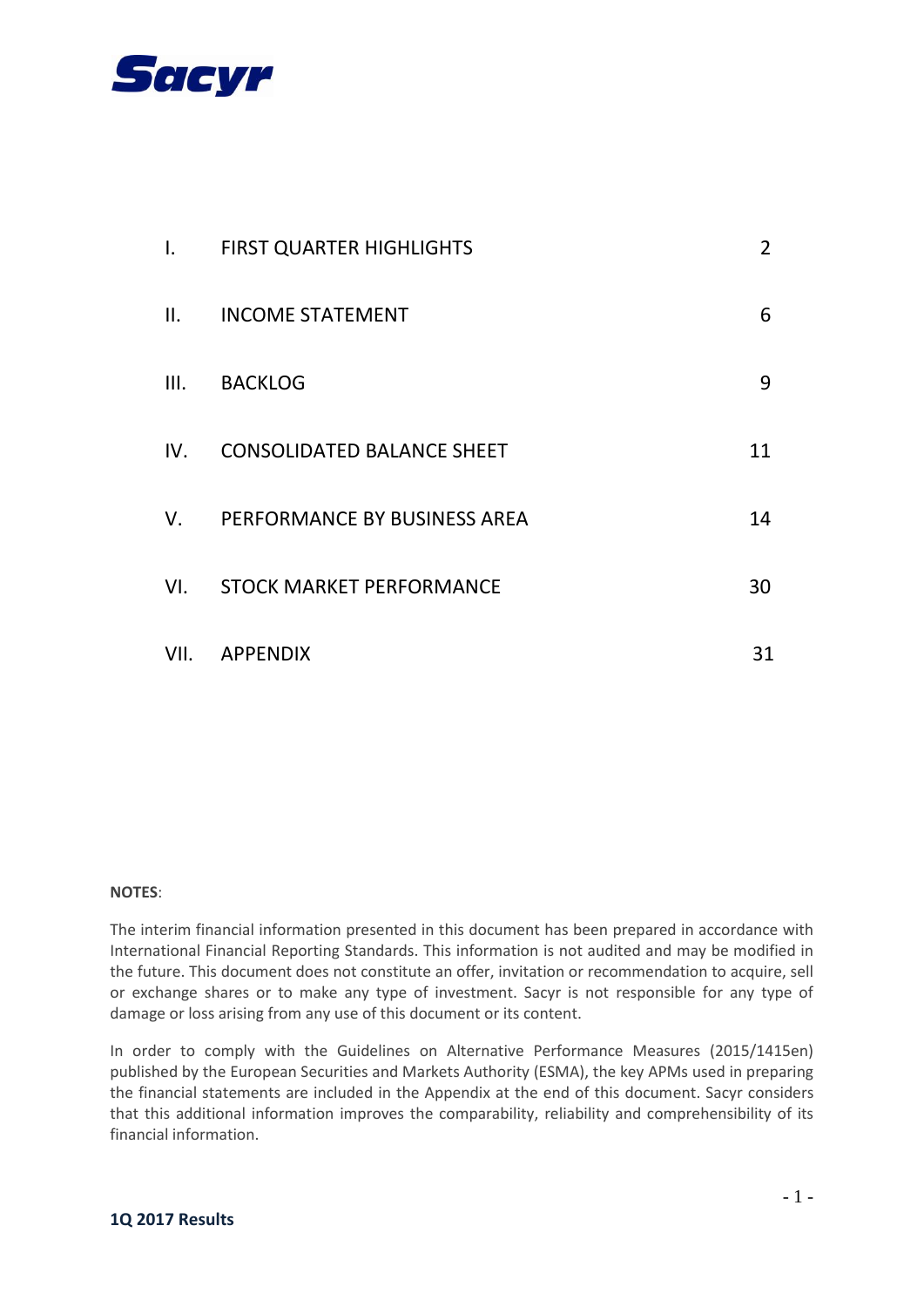

## **I. FIRST QUARTER 2017 HIGHLIGHTS**

# **DERIVATIVE ON REPSOL SHARES AND REPAYMENT OF THE LOAN ASSOCIATED WITH THE STAKE IN REPSOL**

As a culmination of the strategy of eliminating the risks associated with the stake in Repsol, Sacyr arranged a hedge, by means of a derivative transaction, on 72.7 million Repsol shares (the remaining 60% of its total ownership interest). This operation completes the process which began in the second half of 2016, in the form of two derivatives contracts on 40% of the Repsol stake.

This transaction enabled the company to eliminate the risk of fluctuations in the trading price of Repsol below a threshold of €10.9/share. The structure of the derivative also allows the company to benefit from all of the upside potential in the market price of the shares.

The funds obtained were used to make early repayment of the loan capital associated with the stake in Repsol, amounting to €769 million, along with the interest accrued to date. In addition, Sacyr will now benefit directly from the dividends distributed by Repsol, as it will not have to use them to service the debt and repay the principal.

This debt reduction is not included in the figures at 31 March, since the transaction was not executed until April 2017.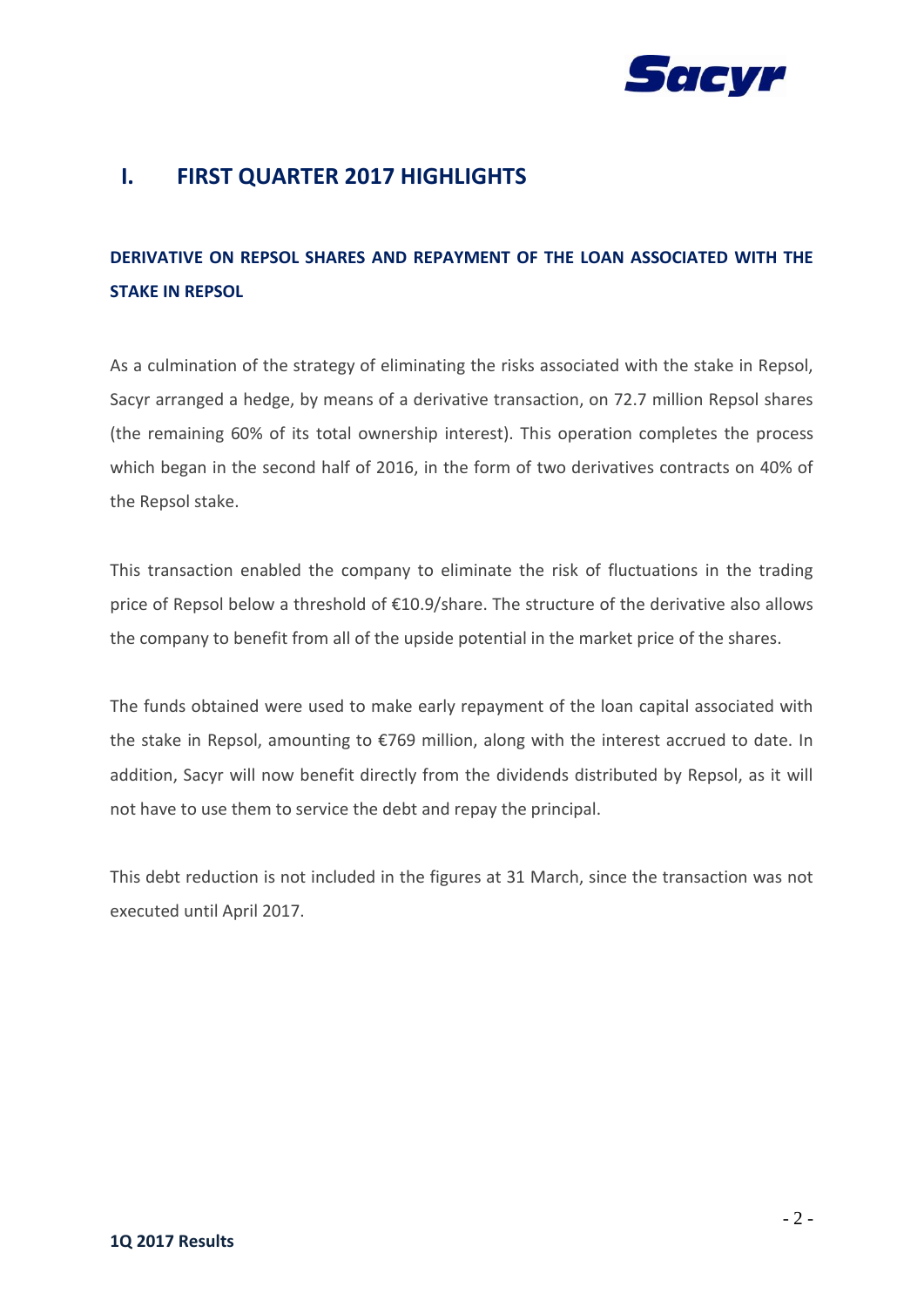

#### **DIVESTMENT OF 49% OF THE CONCESSIONAIRE RUTA DEL ALGARROBO (CHILE)**

In the first quarter of 2017, Sacyr sold 49% of Sociedad Concesionaria Ruta del Algarrobo, that operates the 187 km La Serena-Vallenar motorway, which forms part of the strategic Route 5, which runs from the north to south of Chile and is the country's main highway. The transaction, agreed with Toesca Infraestructura Fondo de Inversión, and administered by Toesca S.A. Administradora General de Fondos, totalled €161 million (171 million US dollars), including the associated debt. The deal generated an attractive return on equity invested.

Sacyr Concesiones will keep a 51% stake in Ruta del Algarrobo. The concession was awarded in April 2012 for a maximum of 35 years.

The sale of 49% of Ruta del Algarrobo is part of Sacyr Concesiones' asset rotation strategy, which involves strategic partners taking a stake in concession assets. This allows returns on these assets to be maximised and capital to be obtained to develop greenfield projects in the concessions sector, where Sacyr Concesiones is the world leader.

#### **INTERNATIONAL EXPANSION**

### **SACYR INDUSTRIAL SIGNS EPC CONTRACT FOR A NEW CEMENT PLANT IN BOLIVIA**

In March 2017, the consortium led by Sacyr Industrial, was awarded the main contract to build the new cement plant in Potosí (Bolivia) worth 241 million US dollars (€221 million). The EPC contract includes the greenfield design, construction, assembly and start-up of a new clinker line, which will have a capacity of 3,000 tonnes per day, and a cement production line which will produce 1.3 million tonnes of cement a year. This is the second similar EPC contract signed in Bolivia (following the award of the Oruro cement plant in 2015) and the third in South America after winning last year's tender for the Riobamba (Ecuador) factory.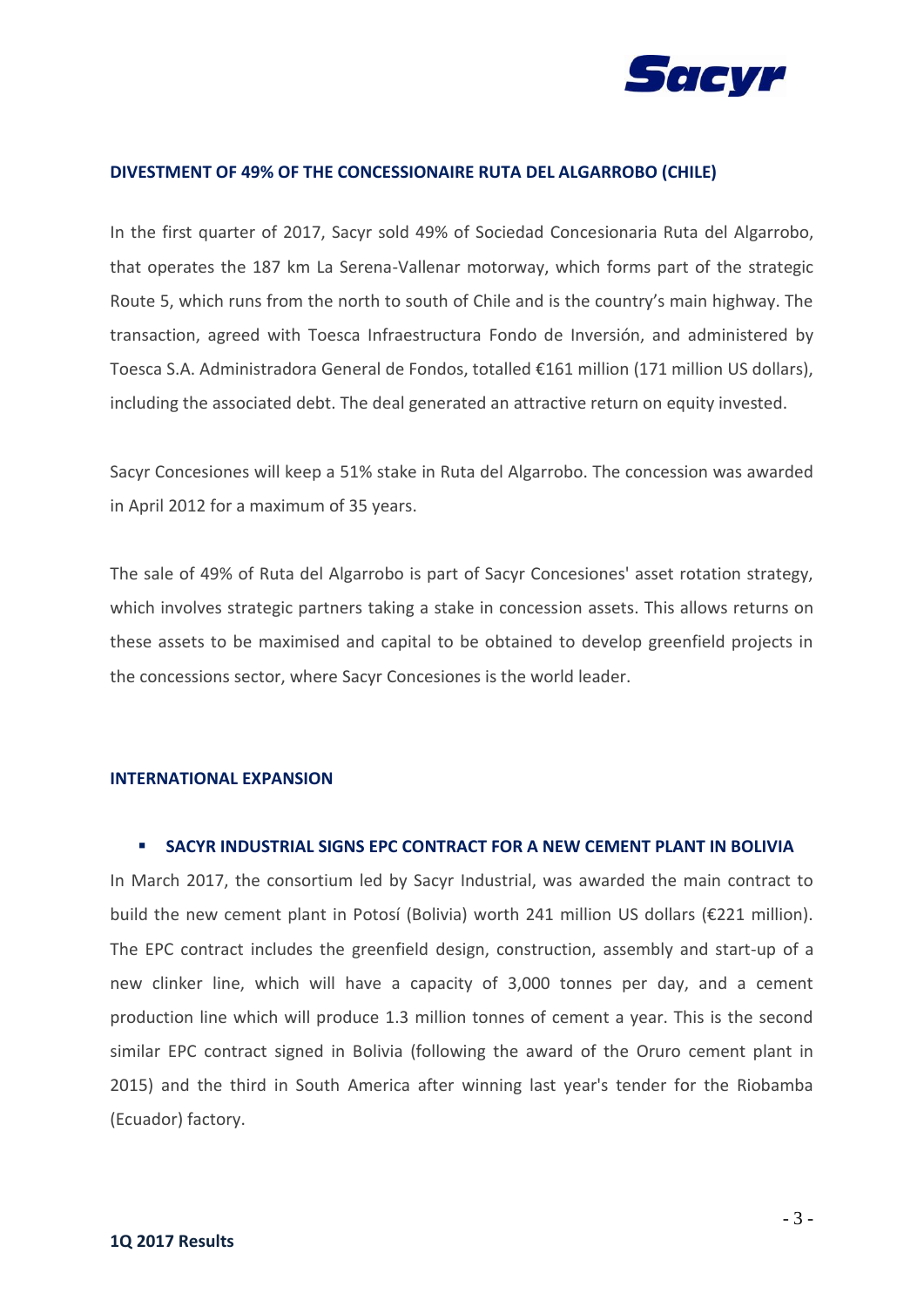

## **CONSTRUCTION CONTRACT AWARD FOR THE QUILLOTA - PETORCA HOSPITAL (CHILE)**

In February 2017, the Chilean Ministry of Public Works awarded Sacyr the contract for 114 million US dollars (€105 million) to construct the new Quillota-Petorca Bi-provincial Hospital, in the Valparaiso Region. The 40-month project, will cover an area of 73,204 m2 and will have 282 beds, 9 operating theatres, 3 delivery rooms, 8 emergency rooms, 8 odontology rooms and 52 outpatient consulting rooms. The hospital will provide services to over 320,000 people from the Quillota and Petorca provinces and replace the current San Martin de Quillota Hospital.

## **SACYR INDUSTRIAL HAS BEEN AWARDED THE PROJECT TO MAINTAIN ELECTRICITY GRIDS IN CHILE**

Sacyr Industrial has strengthened its presence in Chile with a contract for enlargement of the electricity power lines "Cóndores-Parinacota", "Melipulli" and "Candelaria" for a total amount of €60 million and with a 36-month execution period.

### **AWARD OF ROUTES 2 AND 7 IN PARAGUAY**

In the first quarter of 2017, Sacyr's backlog was boosted by the award in Paraguay of the construction and operation of Route 2 (between Asunción and Coronel Oviedo) and Route 7 (between Coronel Oviedo and Caaguazú) with an expected investment in its construction of €475 million and backlog of €1,350 million throughout the 30 years of the concession.

This is the first motorway project under the new PPP law of Paraguay and its execution is vital for the country's growth, since this is the most important corridor as it connects Asunción with Ciudad del Este and covers 70% of the country's economic activity. The contract comprises 170 km of motorways that will be duplicated, improved, operated and maintained by the concession company, including the construction of five alternative routes between the cities of Asunción and Caaguazú.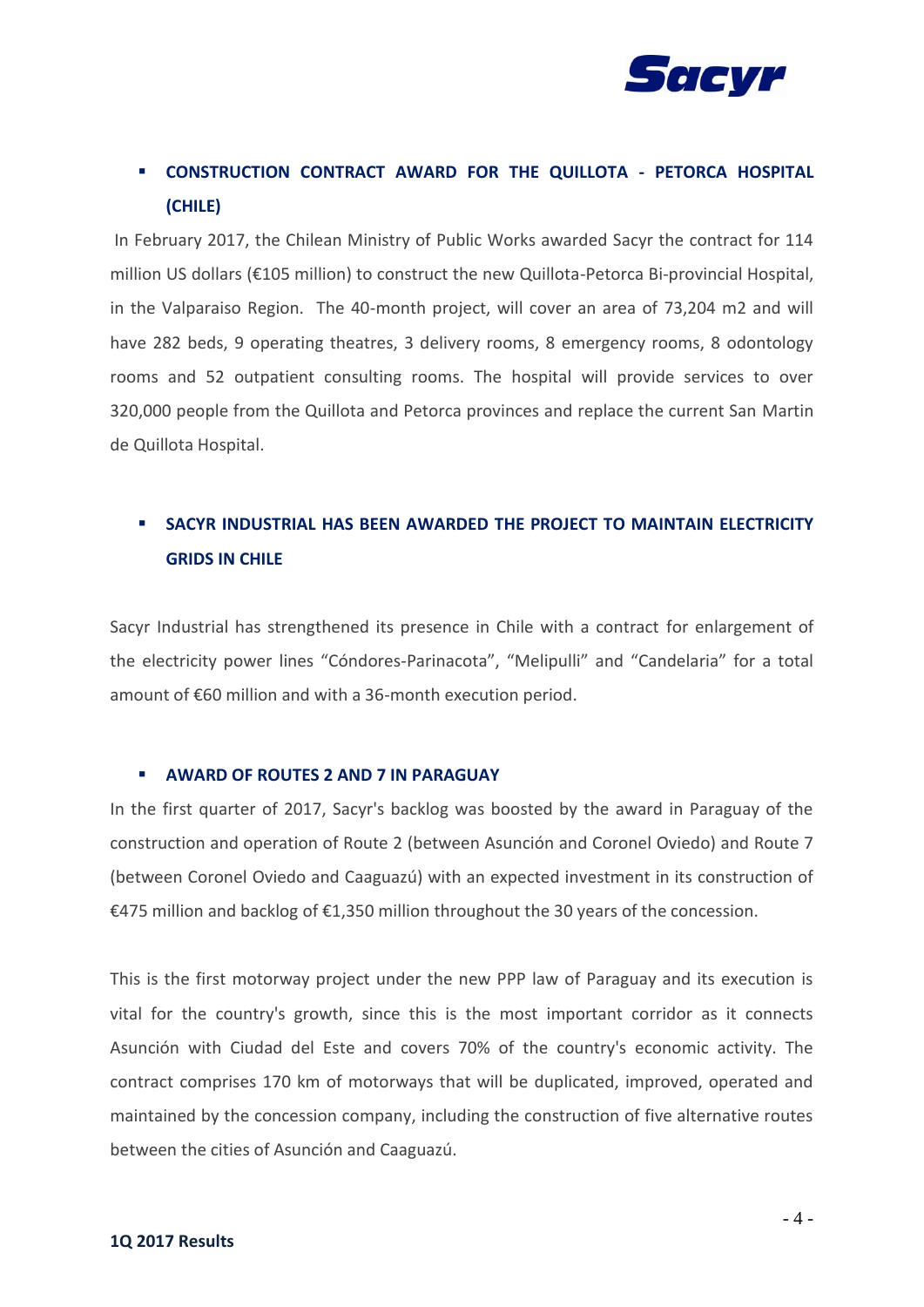

# **(APRIL 2017) AWARD OF THE 4G ROADWAY CORRIDOR BETWEEN CÚCUTA AND PAMPLONA (COLOMBIA)**

Subsequent to the close of the first quarter, the Colombian National Infrastructure Agency (ANI) has awarded Sacyr the construction and concession contract for the 4G roadway corridor between Cúcuta and Pamplona, with an estimated €479 million for construction. This is the fourth 4G concession project that Sacyr has been awarded in Colombia.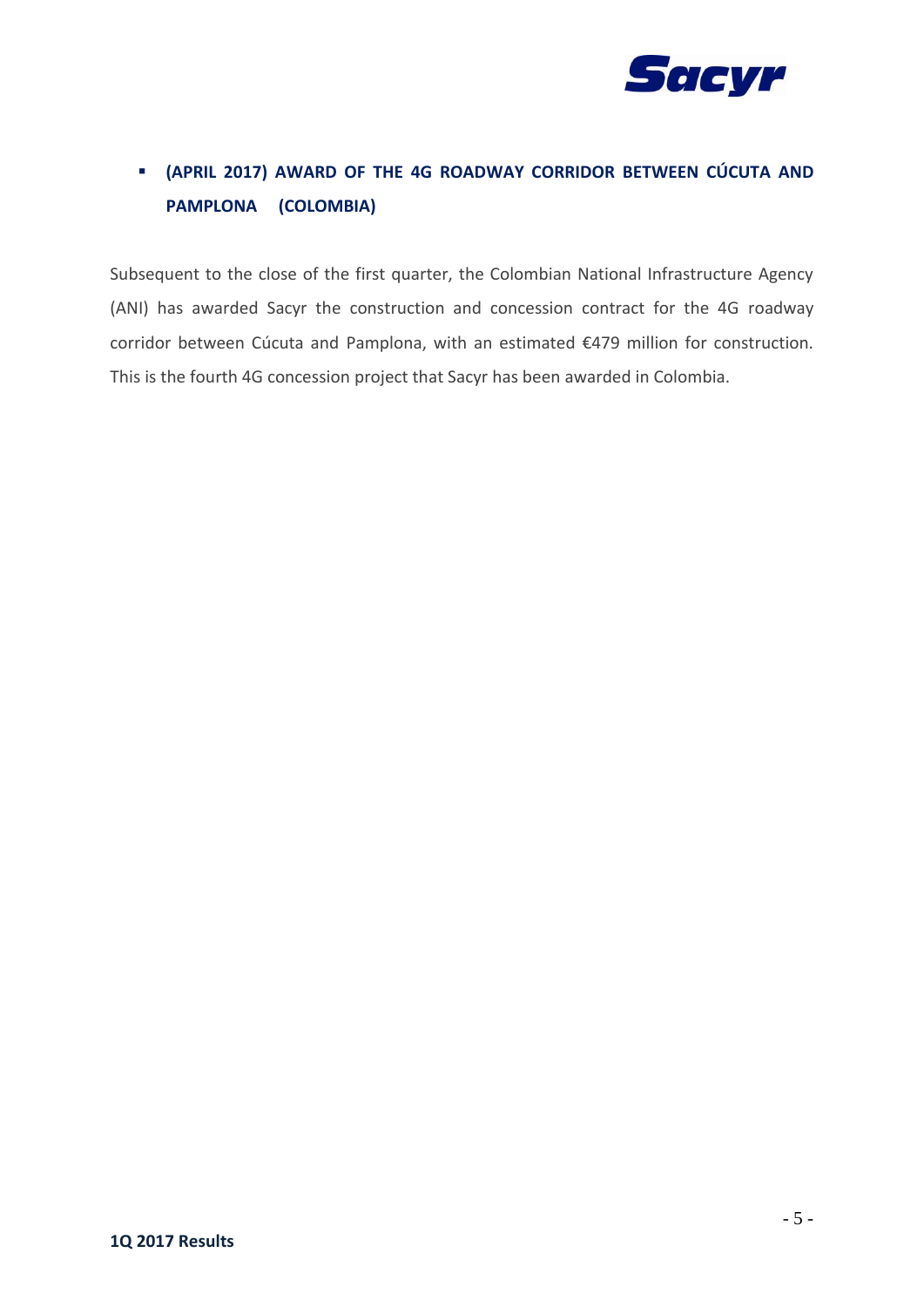

### **II. INCOME STATEMENT**

The results for the first quarter of 2017 confirm the strong operating performance of the Group's businesses and the consolidation of strategic growth in our international markets.

| <b>STATEMENT OF INCOME</b>                         |            |             | % chg     |
|----------------------------------------------------|------------|-------------|-----------|
| (Thousands of Euros)                               | 1Q 2017    | 1Q 2016     | 1Q17/1Q16 |
|                                                    |            |             |           |
| <b>Revenue</b>                                     | 785,921    | 679,913     | 15.6%     |
| Other income                                       | 19,079     | 13,606      | 40.2%     |
| <b>Total operating income</b>                      | 805,000    | 693,519     | 16.1%     |
| <b>External and Operating Expenses</b>             | $-711,044$ | $-612,861$  | 16.0%     |
| <b>EBITDA</b>                                      | 93,955     | 80,658      | 16.5%     |
| Amortisation and depreciation charge               | $-27,107$  | $-24,985$   | 8.5%      |
| Trade Provisions and non recurring items           | $-2,066$   | 893         | n.s.      |
| <b>NET OPERATING PROFIT</b>                        | 64,783     | 56,566      | 14.5%     |
| <b>Financial results</b>                           | $-45,688$  | $-52,473$   | $-12.9%$  |
| Forex results                                      | 1,305      | $-1,575$    | n.s.      |
| Results from equity accounted subsidiaries         | 58,376     | 39,219      | 48.8%     |
| Provisions for financial investments               | $-1,558$   | $-1,477$    | 5.5%      |
| Change in value of financial instruments           | $-31,898$  | $-7,114$    | 348.4%    |
| Results from sales of non current assets           | 411        | 19,796      | $-97.9%$  |
| <b>PROFIT BEFORE TAXES</b>                         | 45,731     | 52,943      | $-13.6%$  |
| Corporate Tax                                      | $-9,954$   | $-8,986$    | 10.8%     |
| PROFIT FOR CONTINUING ACTIVITIES                   | 35,777     | 43,957      | $-18.6%$  |
| RESULTS FOR COMPANIES WITH DISCONTINOUS ACTIVITIES | n          | $\mathbf 0$ |           |
| <b>CONSOLIDATE RESULTS</b>                         | 35,777     | 43,957      | $-18.6%$  |
| <b>Minorities</b>                                  | $-4,454$   | $-1,326$    | 236.0%    |
| <b>NET ATTRIBUTABLE PROFIT</b>                     | 31,323     | 42,631      | $-26.5%$  |
|                                                    |            |             |           |
| <b>Gross margin</b>                                | 12.0%      | 11.9%       |           |

- **Revenue in the first quarter amounted to €786 million, an increase of 15.6% compared with the first quarter of 2016.**
- **55% of this revenue was generated outside Spain; up from 48% in the same period last year.**
- **EBITDA rose by 16.5% in the period, reaching €94 million.**
- **The EBITDA margin was 12.0% compared to 11.9% in the first quarter of 2016.**
- **The financial result improved by 12.9%.**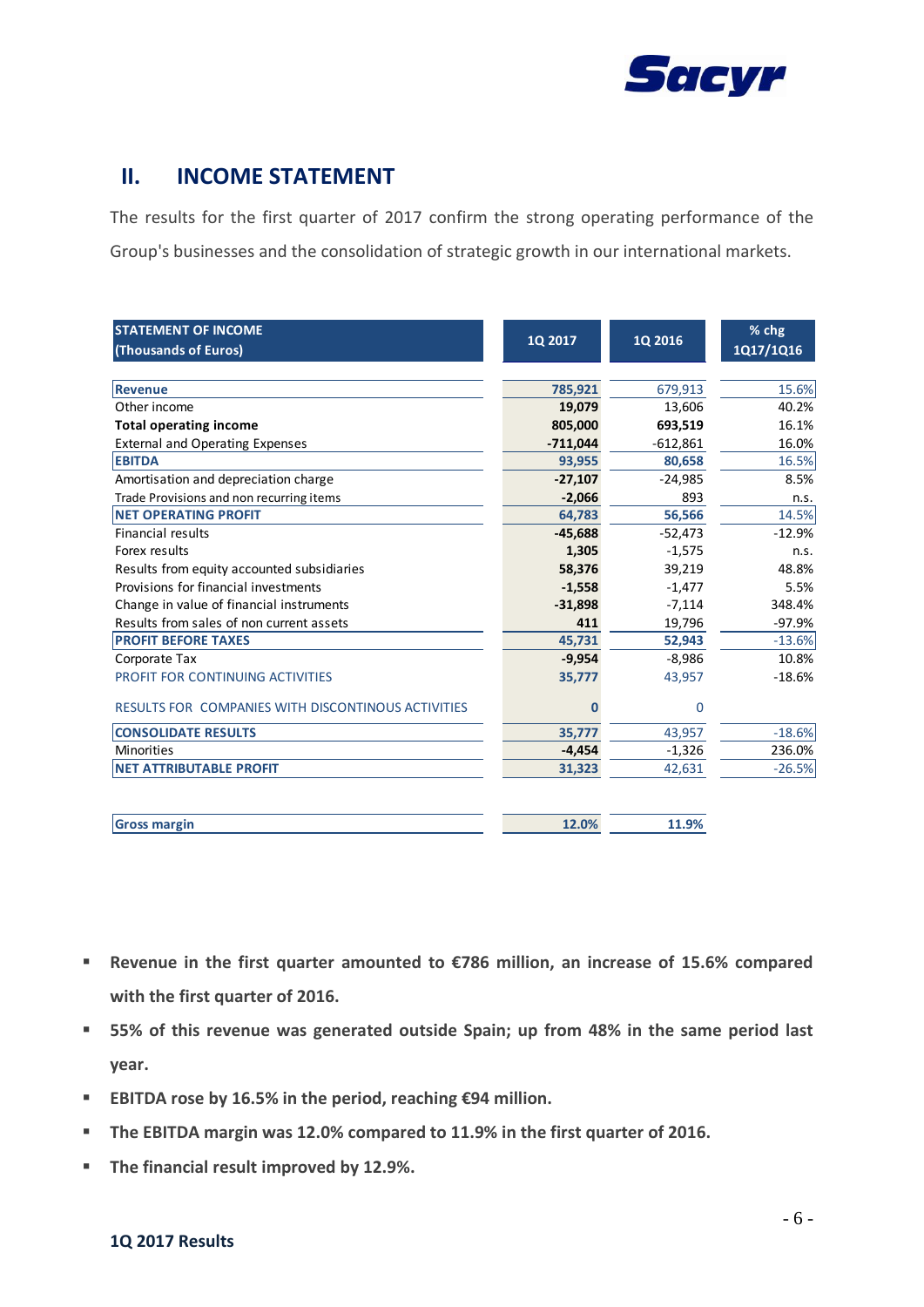

### **REVENUE**

**Revenue grew by 15.6% as a result of the favourable performance of all the Group's activities.**

Revenue in the Industrial division rose by 41.4%, in Infrastructure Concessions by 24.9%, in Services by 21.5% and in Construction by 3.9%.

| <b>REVENUE (Thousands of Euros)</b> | 1Q 2017   | <b>1Q 2016</b> | % Chg<br>16/15 |
|-------------------------------------|-----------|----------------|----------------|
| <b>CONSTRUCTION</b>                 | 350,587   | 337,305        | 3.9%           |
| <b>CONCESSIONS</b>                  | 131,143   | 132,000        | $-0.6%$        |
| Revenue from concessions            | 88,226    | 70,648         | 24.9%          |
| Revenue from construction           | 42,918    | 61,352         | $-30.0%$       |
| <b>SERVICES</b>                     | 227,882   | 187,585        | 21.5%          |
| <b>INDUSTRIAL</b>                   | 122,005   | 86,261         | 41.4%          |
| Holding y Adjustment                | $-45.697$ | $-63,238$      |                |
| <b>REVENUE</b>                      | 785,921   | 679,913        | 15.6%          |
|                                     |           |                |                |
| International                       | 435,043   | 324,344        | 34.1%          |
| % International                     | 55%       | 48%            |                |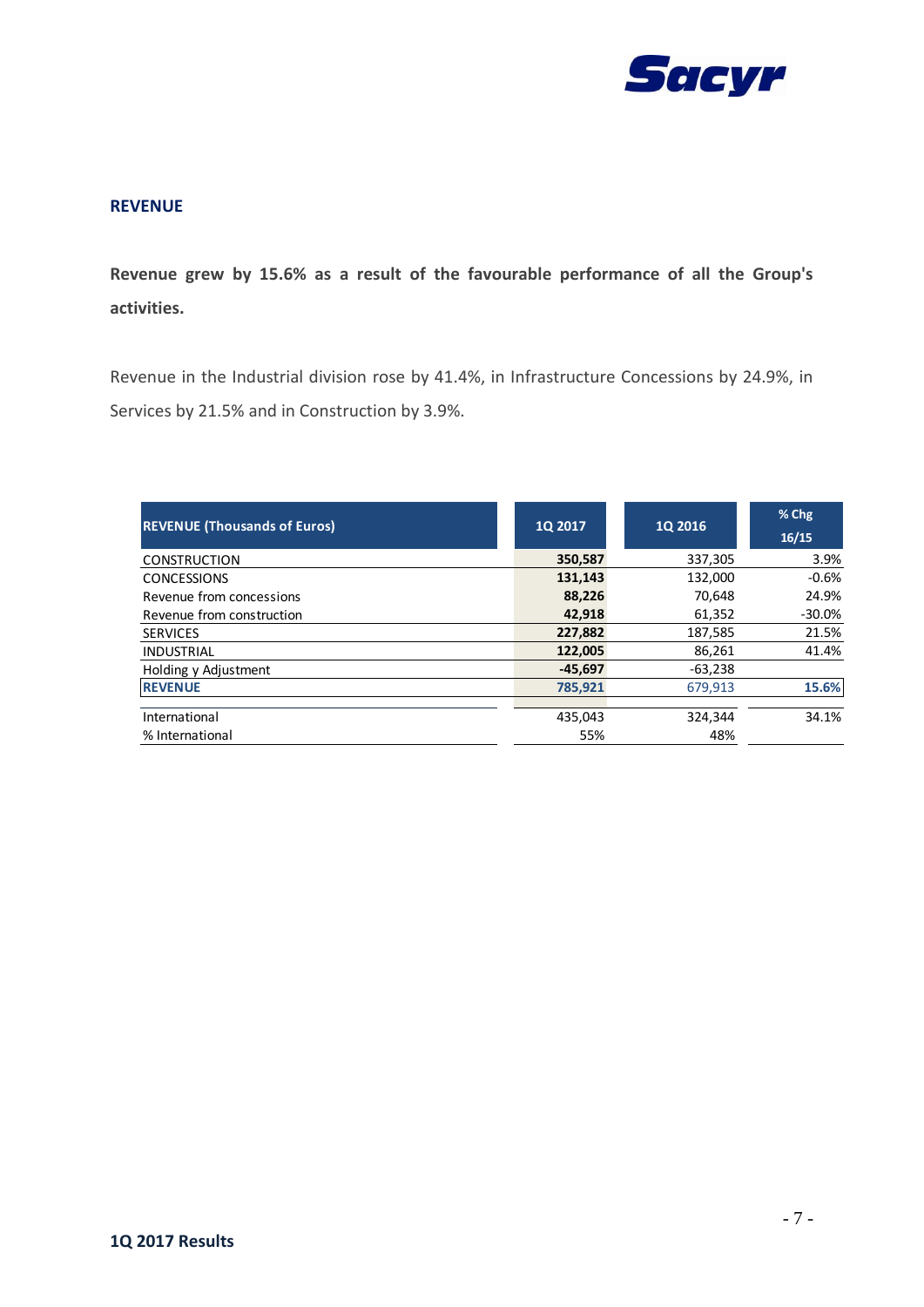

### **EBITDA**

EBITDA showed a very strong performance, with growth of 16.5% compared with the same period in 2016, giving an EBITDA margin of 12%.

| <b>EBITDA (Thousands of Euros)</b> | <b>1Q 2017</b> | <b>1Q 2016</b> | $%$ Chg<br>16/15 |
|------------------------------------|----------------|----------------|------------------|
| <b>CONSTRUCTION</b>                | 14,978         | 13,134         | 14.0%            |
| <b>CONCESSIONS</b>                 | 54,363         | 46,876         | 16.0%            |
| <b>SERVICES</b>                    | 17,559         | 14,254         | 23.2%            |
| <b>INDUSTRIAL</b>                  | 9,531          | 6,877          | 38.6%            |
| Holding y Adjustment               | $-2,476$       | $-484$         |                  |
| <b>EBITDA</b>                      | 93,955         | 80,658         | 16.5%            |
| Ebitda Margin (%)                  | 12.0%          | 11.9%          |                  |

### **EBIT**

EBIT amounted to €65 million, 14.5% higher than in 2016.

### **FINANCIAL RESULTS**

Net financial losses were €46 million, a fall of €7 million (-12.9%) year-on-year, thanks to the reduction in financial debt and interest costs. The average interest rate on financing stands at 4.1%, compared to 4.4% in the first quarter of 2016.

### **PROFIT AND LOSS OF COMPANIES ACCOUNTED USING THE EQUITY METHOD**

This section of the income statement includes €58 million, of which €55 million corresponds to our percentage on Repsol´s net profit, €689 million at 31 March 2017, compared to the €37 million recognised for this item at 31 March 2016.

#### **NET PROFIT**

Net profit at 31 March 2017 stood at €31 million. This result is not comparable with the €43 million obtained in the first quarter of 2016, mainly because, at 31 March 2016 net profit included €20 million from the sale of three hospitals in Portugal (51% of both Braga and Vila Franca de Xira and 40% of Isla Terceira in the Azores) to the Aberdeen infrastructure fund. Stripping out this effect, net profit growth would have been approximately 39% higher.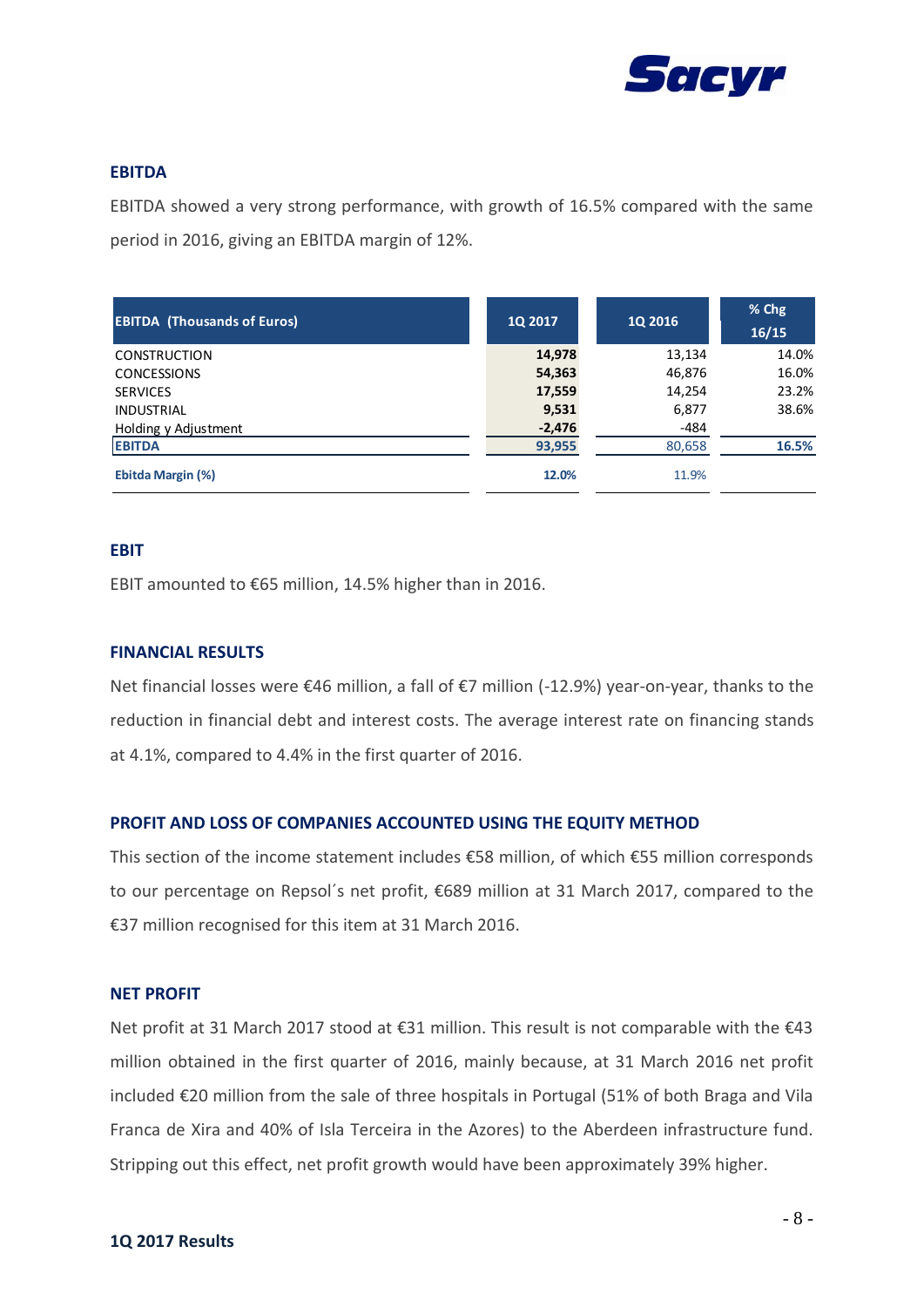

### **III. BACKLOG**

Sacyr has a revenue backlog of €28,297 million.

In the first quarter of 2017, this experienced an increase of 9%. Additions to the backlog include the contracts obtained by Sacyr Concesiones and Sacyr Construcción in Paraguay (Routes 2 and 7); the awarding to Sacyr Industrial of the cement plant in Potosí (Bolivia) and the construction of the Quillota - Petorca Hospital in Chile; and the contracts won by Valoriza to operate the Numancia de la Sagra WWTP (Toledo) and waste collection services, along with a variety of cleaning contracts.

| <b>BACKLOG (Thousands of euros)</b> | <b>1Q 2017</b> | <b>International</b> | <b>Spain</b> | % Internat. |
|-------------------------------------|----------------|----------------------|--------------|-------------|
| <b>CONSTRUCTION</b>                 | 4,463          | 3,824                | 639          | 86%         |
| <b>CONCESSIONS</b>                  | 14,998         | 10,065               | 4,933        | 67%         |
| <b>SERVICES</b>                     | 6,200          | 1,760                | 4,441        | 28%         |
| <b>INDUSTRIAL</b>                   | 2,636          | 677                  | 1,959        | 26%         |
| <b>Backlog 1Q 2017</b>              | 28,297         | 16,326               | 11,971       |             |
|                                     |                |                      |              |             |
| <b>Backlog 2016</b>                 | 25,956         |                      |              |             |
|                                     |                |                      |              |             |
| Chg. 1Q17                           | 9%             |                      |              |             |

58% of Sacyr's backlog is international as a result of Construction and Concessions activities and Water EPC projects of Sacyr Industrial. Sacyr's actual international presence is even greater considering that these percentages do not include the backlog of our concessions in Italy (Pedemontana–Veneta and Rome–Latina), or the backlog of the Mar 1 toll road concession in Colombia, which are accounted using the equity method.

In Construction, international contracts accounted for 86% of the total, with contracts in Chile, Colombia, Italy, Panama, the United Kingdom, Qatar, Peru, Uruguay, Paraguay, Brazil, Mexico, Portugal, Angola and other countries.

Sacyr's international presence is steadily increasing in the Concessions business. At 31 March 2017, international activity accounted for 67% of the total, with projects in Chile, Colombia, Uruguay, Paraguay, Peru, Italy, Ireland and Portugal.

#### **1Q 2017 Results**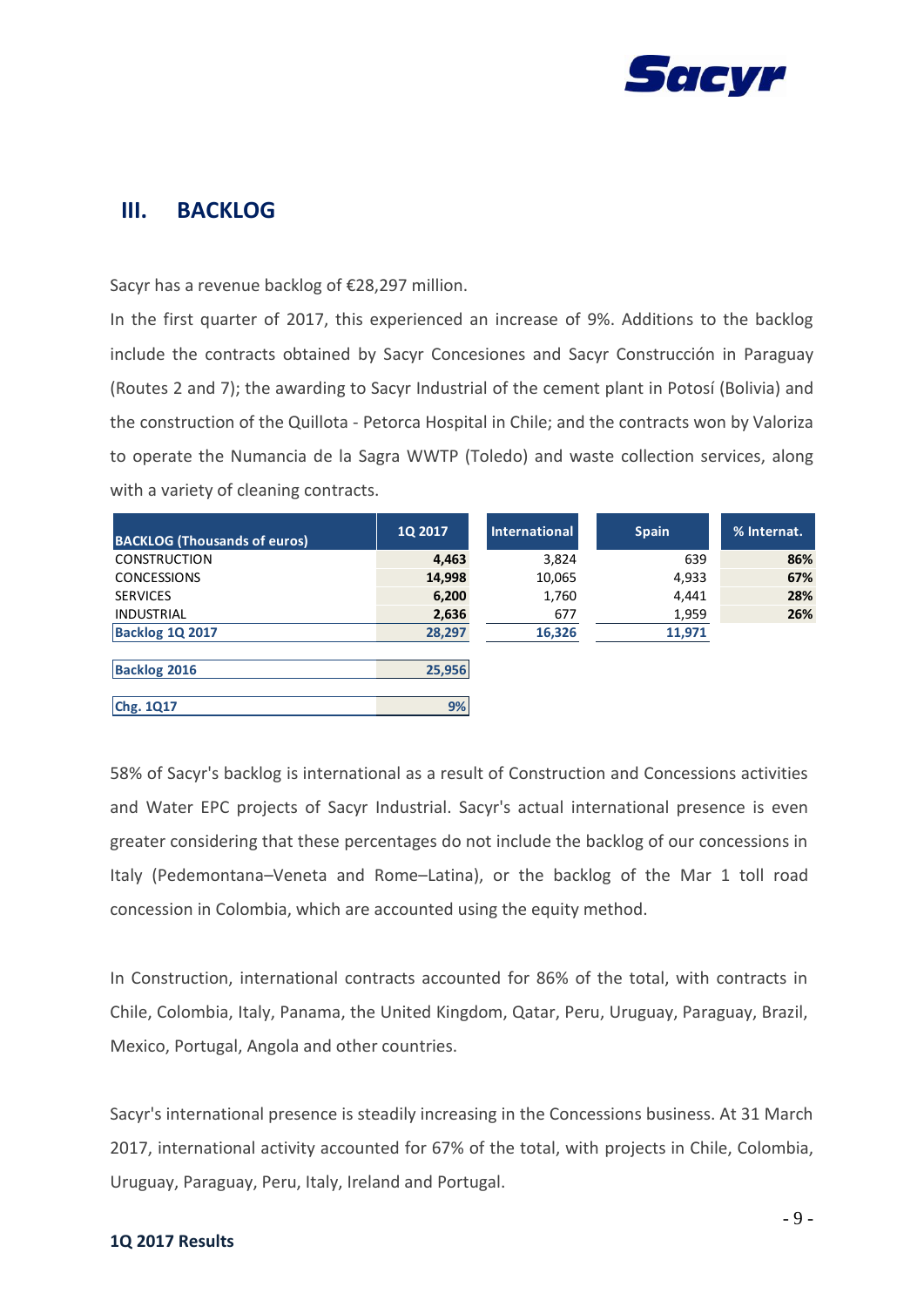

Sacyr Industrial is present in countries such as Australia, the United Kingdom, Bolivia, Mexico, Peru, Panama, Chile, Colombia and Ecuador, as well as Spain, with numerous projects in the oil and gas sector, electricity infrastructure, power plant, cement plant, desalination plants and waste treatment sectors. It now has backlog projects amounting to €2,636 million.

Valoriza's international backlog accounts for 28% of the total, with projects in Algeria, Portugal, Australia and other countries, due mainly to contracts for operation and maintenance of water concessions. The rest of the activity is focused on the business in Spain, with contracts for dependency services, municipal services, waste treatment, environmental projects, catering, mining, facility management, etc.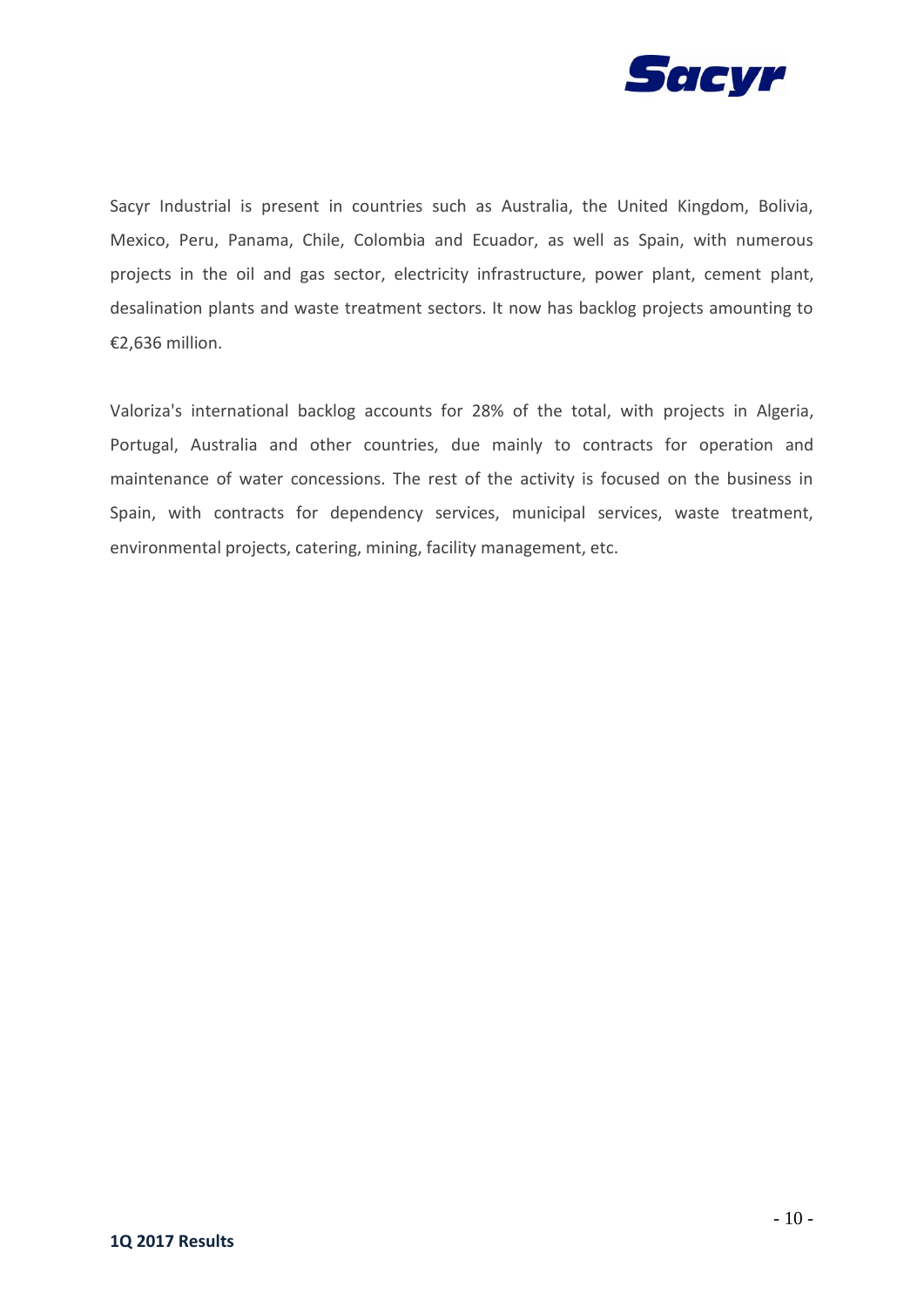

## **IV. CONSOLIDATED BALANCE SHEET**

| <b>BALANCE SHEET</b><br>(Thousands of Euros)                     | 1Q 2017    | <b>DEC 2016</b> | Chg 1Q17  |
|------------------------------------------------------------------|------------|-----------------|-----------|
| <b>NON CURRENT ASSETS</b>                                        | 7,110,852  | 7,023,764       | 87,088    |
| Intangible Assets                                                | 13,234     | 13,044          | 190       |
| Concessions Investments                                          | 1,396,079  | 1,402,267       | $-6,188$  |
| <b>Fixed Assets</b>                                              | 364,065    | 363,350         | 715       |
| <b>Financial Assets</b>                                          | 3,149,327  | 3,110,156       | 39,171    |
| Receivables from concession assets                               | 1,765,416  | 1,712,627       | 52,789    |
| <b>Other non Current Assets</b>                                  | 237,273    | 236,820         | 453       |
| Goodwill                                                         | 185,458    | 185,500         | $-42$     |
| <b>CURRENT ASSETS</b>                                            | 3,746,546  | 3,665,181       | 81,365    |
| Non current assets held for sale                                 | 472,974    | 475,406         | $-2,432$  |
| Inventories                                                      | 245,633    | 236,121         | 9,512     |
| Receivables from concession assets                               | 193,117    | 173,877         | 19,240    |
| <b>Accounts Receivable</b>                                       | 2,096,540  | 2,065,683       | 30,858    |
| <b>Financial Assets</b>                                          | 67,127     | 92,787          | $-25,660$ |
| Cash                                                             | 671,155    | 621,308         | 49,847    |
| <b>ASSETS = LIABILITIES</b>                                      | 10,857,398 | 10,688,945      | 168,453   |
|                                                                  | $\Omega$   | 0               |           |
| <b>EQUITY</b>                                                    | 2,089,689  | 2,080,399       | 9,290     |
| Shareholder's Equity                                             | 1,776,549  | 1,791,524       | $-14,975$ |
| Minority Interests                                               | 313,140    | 288,875         | 24,264    |
| <b>NON CURRENT LIABILITIES</b>                                   | 5,350,325  | 5,271,628       | 78,697    |
| <b>Financial Debt</b>                                            | 3,656,345  | 3,605,678       | 50,667    |
| Financial Instruments at fair value                              | 228,999    | 185,829         | 43,170    |
| Provisions                                                       | 375,509    | 370,428         | 5,081     |
| Other non current Liabilities                                    | 470,798    | 491,399         | $-20,601$ |
| Other hedged debt                                                | 618,673    | 618,294         | 378       |
| <b>CURRENT LIABILITIES</b>                                       | 3,417,384  | 3,336,918       | 80,467    |
| Liabilities associated with the non current assets held for sale | 202,378    | 203,042         | $-664$    |
| <b>Financial Debt</b>                                            | 870,656    | 829,062         | 41,594    |
| Financial Instruments at fair value                              | 18,164     | 21,375          | $-3,211$  |
| Trade Accounts Payable                                           | 1,491,279  | 1,550,211       | $-58,932$ |
| <b>Operating Provisions</b>                                      | 224,301    | 220,778         | 3,523     |
| Other current liabilities                                        | 610,606    | 512,450         | 98,156    |

### **FINANCIAL DEBT**

The Group's net debt amounted to €3,788 million. This balance includes €773 million from the loan associated with our stake in Repsol. As explained at the start of this document, this loan was repaid in April 2017 and therefore the reduction in debt has not been recognised in the first quarter of the year. The balance of Sacyr's net debt amounted to €3,015 million, once this repayment was made.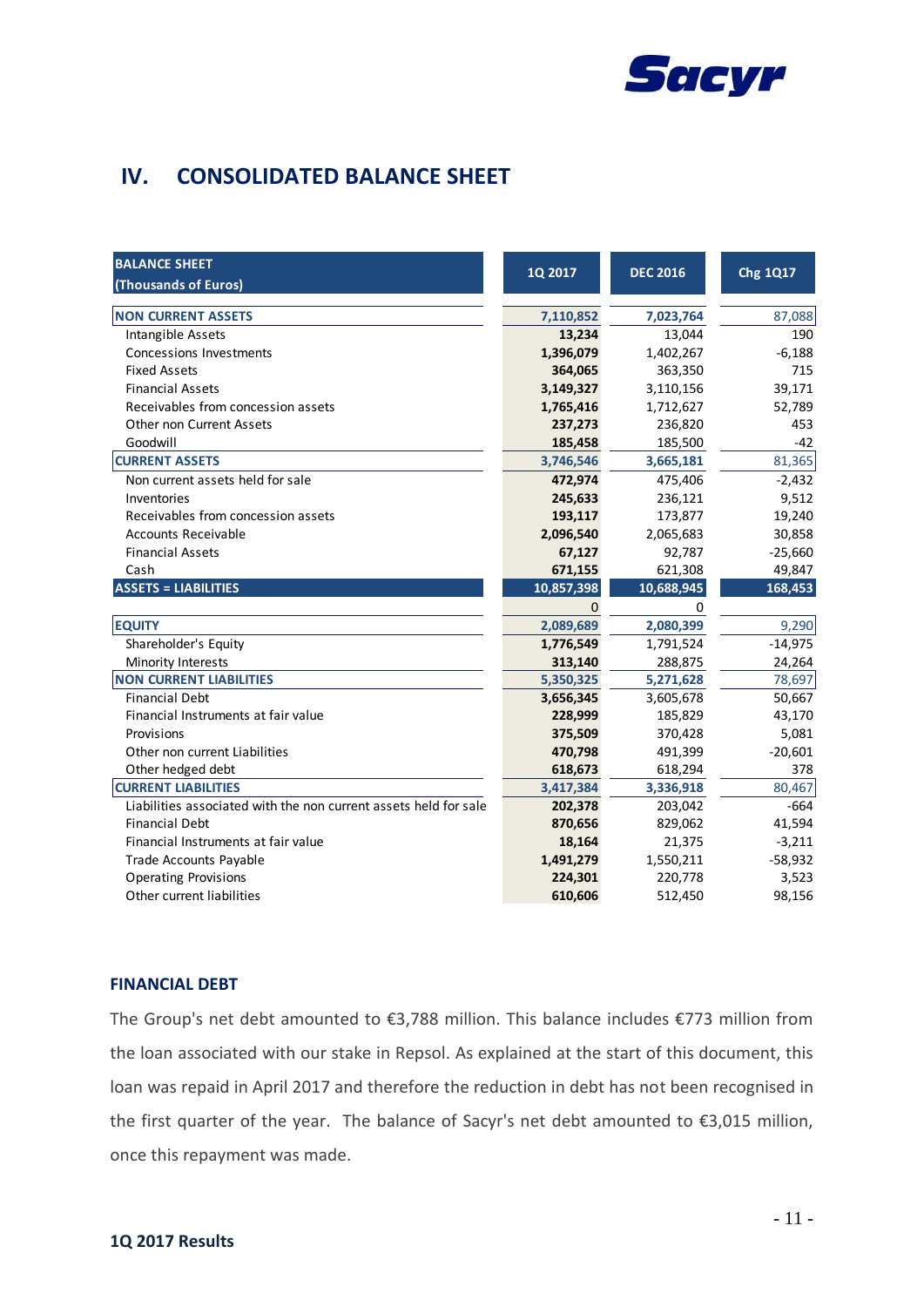

The breakdown of debt is as follows:

| $\epsilon$ million               | 1Q 2017 | <b>Dec. 2016</b> | Var Q1 2017 |
|----------------------------------|---------|------------------|-------------|
| <b>Project Finance</b>           | 2,214   | 2,187            | 27          |
| <b>Ohter business lines debt</b> | 256     | 248              | 8           |
| <b>Total Business Lines</b>      | 2,470   | 2,435            | 35          |
| <b>Corporate Bank borrowings</b> | 188     | 214              | $-26$       |
| <b>Capital Markets</b>           | 357     | 312              | 45          |
| <b>Total Corporate</b>           | 545     | 526              | 19          |
|                                  |         |                  |             |
| Repsol <sup>*</sup>              | 0       | 765              | $-765$      |
|                                  |         |                  |             |
| <b>NET DEBT</b>                  | 3,015   | 3,726            | $-711$      |

\* Fully repaid April 2017

Corporate debt: the Group's net corporate debt amounted to €188 million; corresponding to working capital used by the parent to coordinate and provide financial management as the Group's parent company.

In addition, the holding company registered a financial liability of €357 million at 31 March 2017, due mainly to the outstanding balance of the convertible bond issue placed in 2014 and due to mature in 2019.

Debt from business activities: amounted to €2,470 million, 90% of which was associated with the financing of very long-term projects. This debt is repaid with cash flow generated by the projects.

Repsol debt: the investment vehicle that holds the 8.2% stake in Repsol had net debt at 31 March 2017 of €773 million, of which €769 million relates to the loan principal and the rest to accrued interest.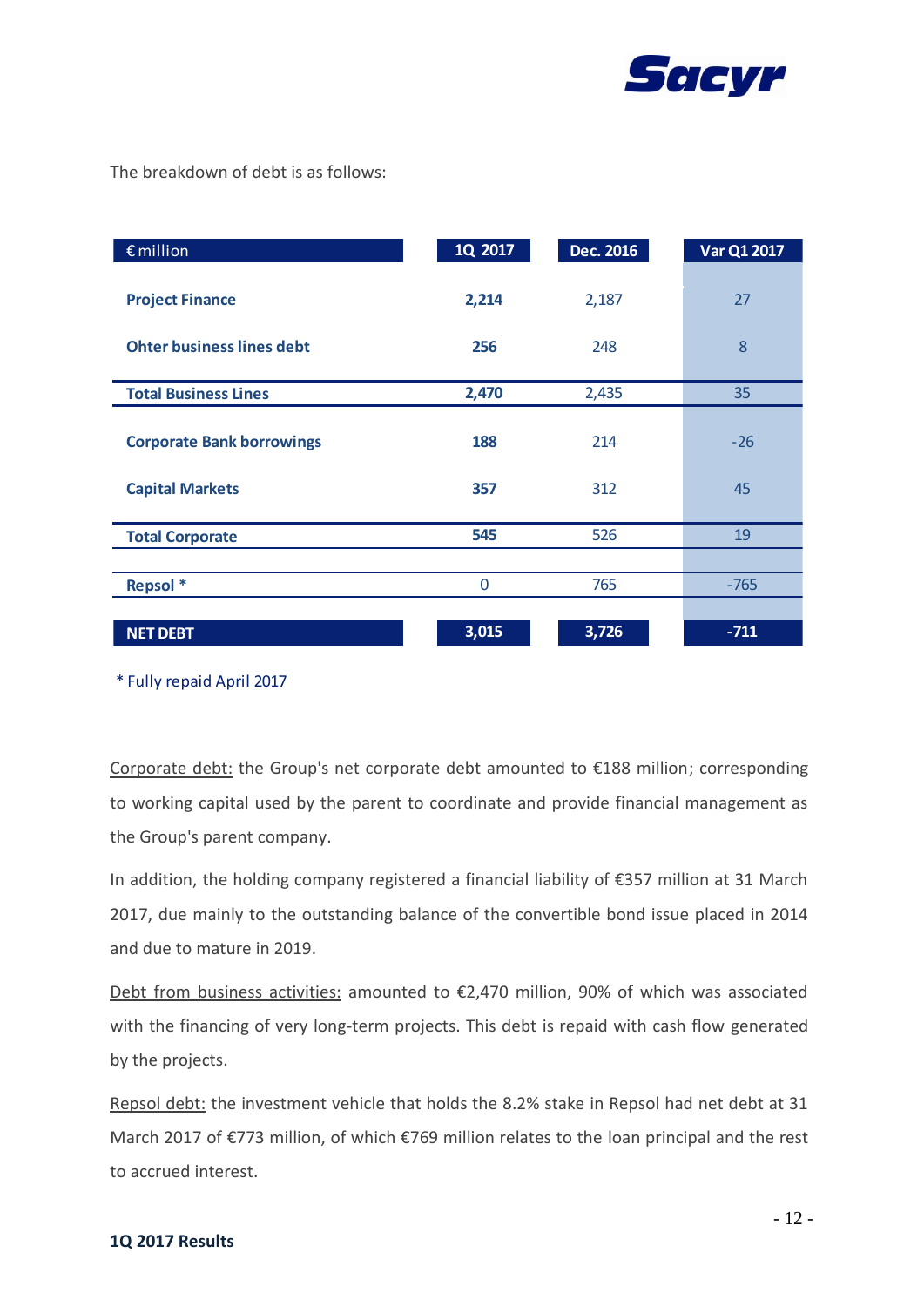

At the date of presentation of this information, Sacyr had repaid this loan associated with the Repsol ownership interest, which was due to mature in January 2018.

The repayment of this debt took place through a put option contract that enables Sacyr to benefit from any potential increase in the price of Repsol shares.

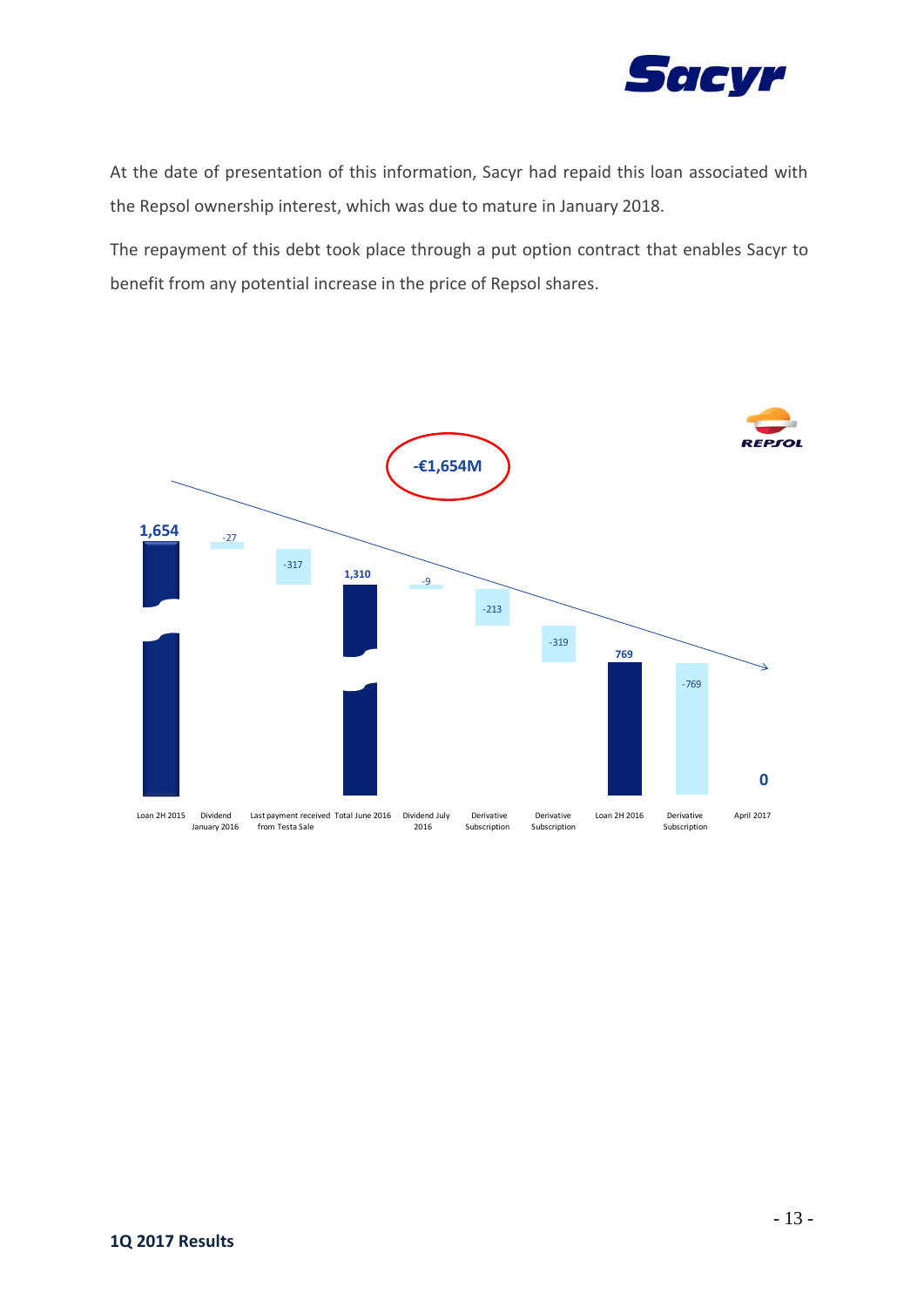

# **V. PERFORMANCE ACROSS BUSINESS AREAS**

| <b>CONSOLIDATED INCOME STATEMENT AS OF MARCH 2017</b>  |                     |                                    |                  |                                   |                                          |              |
|--------------------------------------------------------|---------------------|------------------------------------|------------------|-----------------------------------|------------------------------------------|--------------|
| (Thousands of Euros)                                   | <b>Construcción</b> | <b>Sacyr</b><br><b>Concesiones</b> | Valoriza         | <b>Sacyr</b><br><b>Industrial</b> | <b>Holding and</b><br><b>Adjustments</b> | <b>TOTAL</b> |
|                                                        |                     |                                    |                  |                                   |                                          |              |
| <b>Turnover</b>                                        | 350,587             | 131,143                            | 227,882          | 122,005                           | $-45,697$                                | 785,921      |
| <b>Other Sales</b>                                     | 12,617              | 1,731                              | 3,440            | 971                               | 318                                      | 19,079       |
| <b>Total Income</b>                                    | 363,205             | 132,875                            | 231,322          | 122,976                           | $-45,379$                                | 805,000      |
| <b>External and Operating Expenses</b>                 | $-348,227$          | $-78,512$                          | $-213,763$       | $-113,445$                        | 42,902                                   | $-711,044$   |
| <b>GROSS OPERATING PROFIT</b>                          | 14,978              | 54,363                             | 17,559           | 9,531                             | $-2,476$                                 | 93,955       |
| Depreciation                                           | $-4,077$            | $-11,433$                          | $-8,949$         | $-2,149$                          | -499                                     | $-27,107$    |
| Trade Provisions and non recurring items               | 1,007               | $-2,265$                           | $-814$           | 3                                 | 3                                        | $-2,066$     |
| <b>NET OPERATING PROFIT</b>                            | 11,908              | 40,665                             | 7,796            | 7,385                             | $-2,972$                                 | 64,783       |
| <b>Financial results</b>                               | $-1,206$            | $-25,039$                          | $-2,213$         | $-775$                            | $-16,455$                                | $-45,688$    |
| Forex results                                          | 1,785               | $-10$                              | $-209$           | $-98$                             | $-164$                                   | 1,305        |
| Results from equity accounted subsidiaries             | 99                  | 1,245                              | 1,646            | 28                                | 55,358                                   | 58,376       |
| Provisions for financial investments                   | 3                   | $-1,205$                           | $-364$           | 513                               | $-506$                                   | $-1,558$     |
| Change in value of financial instruments at fair value | 0                   | $-4,508$                           | $-929$           | $-281$                            | $-26,180$                                | $-31,898$    |
| Results from sales of non current assets               | 391                 | 23                                 | 4                | $-513$                            | 506                                      | 411          |
| <b>PROFIT BEFORE TAXES</b>                             | 12,980              | 11,172                             | 5,731            | 6,261                             | 9,587                                    | 45,731       |
| Corporate Tax                                          | $-7,272$            | $-3,503$                           | $-1,839$         | $-2,051$                          | 4,711                                    | $-9,954$     |
| PROFIT FOR CONTINUING ACTIVITIES                       | 5,708               | 7,670                              | 3,892            | 4,210                             | 14,298                                   | 35,777       |
| PROFIT FOR DISCONTINUING ACTIVITIES                    | 0                   | 0                                  | $\boldsymbol{0}$ | $\mathbf{0}$                      | $\mathbf 0$                              | $\bf{0}$     |
| <b>CONSOLIDATE RESULTS</b>                             | 5,708               | 7,670                              | 3,892            | 4,210                             | 14,298                                   | 35,777       |
| Minorities                                             | $-31$               | $-3,362$                           | 256              | $-1,356$                          | 38                                       | $-4,454$     |
| <b>NET ATTRIBUTABLE PROFIT</b>                         | 5,677               | 4,308                              | 4,148            | 2,853                             | 14,337                                   | 31,323       |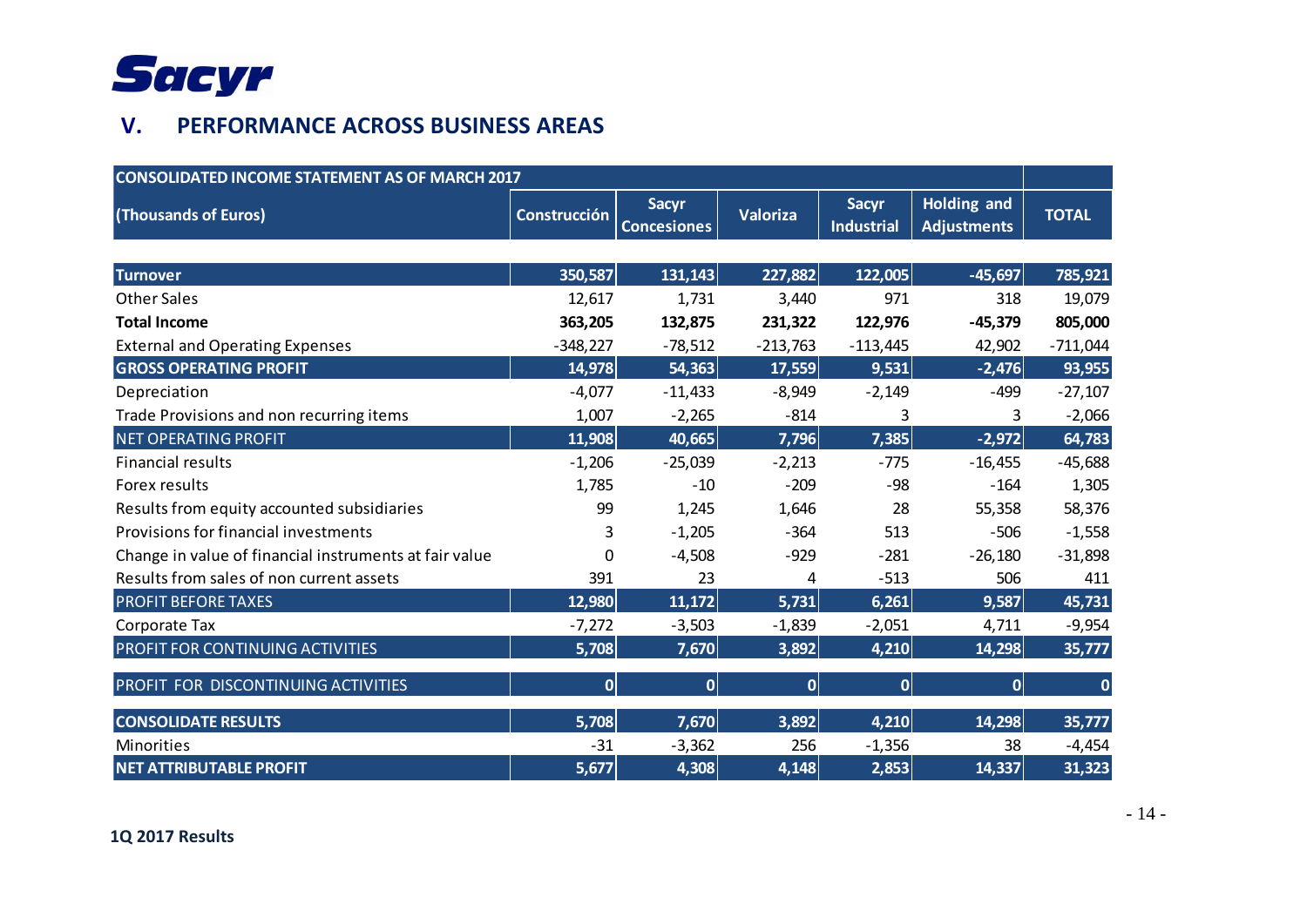

| <b>CONSOLIDATED INCOME STATEMENT AS OF MARCH 2016</b>  |              |                                    |              |                                   |                                          |              |
|--------------------------------------------------------|--------------|------------------------------------|--------------|-----------------------------------|------------------------------------------|--------------|
| (Thousands of Euros)                                   | Construcción | <b>Sacyr</b><br><b>Concesiones</b> | Valoriza     | <b>Sacyr</b><br><b>Industrial</b> | <b>Holding and</b><br><b>Adjustments</b> | <b>TOTAL</b> |
|                                                        |              |                                    |              |                                   |                                          |              |
| <b>Turnover</b>                                        | 337,305      | 132,000                            | 187,585      | 86,261                            | $-63,238$                                | 679,913      |
| <b>Other Sales</b>                                     | 6,449        | 2,196                              | 2,666        | 1,340                             | 955                                      | 13,606       |
| <b>Total Income</b>                                    | 343,754      | 134,196                            | 190,251      | 87,601                            | $-62,282$                                | 693,519      |
| <b>External and Operating Expenses</b>                 | $-330,619$   | $-87,320$                          | $-175,997$   | $-80,724$                         | 61,798                                   | $-612,861$   |
| <b>GROSS OPERATING PROFIT</b>                          | 13,134       | 46,876                             | 14,254       | 6,877                             | $-484$                                   | 80,658       |
| Depreciation                                           | $-3,394$     | $-10,948$                          | $-7,883$     | $-2,312$                          | $-448$                                   | $-24,985$    |
| Trade Provisions and non recurring items               | 2,342        | $-1,953$                           | 132          | 374                               | $-2$                                     | 893          |
| <b>NET OPERATING PROFIT</b>                            | 12,082       | 33,975                             | 6,503        | 4,940                             | $-934$                                   | 56,566       |
| <b>Financial results</b>                               | $-2,318$     | $-22,275$                          | $-1,927$     | $-1,165$                          | $-24,787$                                | $-52,473$    |
| Forex results                                          | $-567$       | $-243$                             | $-380$       | $-177$                            | $-208$                                   | $-1,575$     |
| Results from equity accounted subsidiaries             | 116          | 147                                | 1,709        | 28                                | 37,218                                   | 39,219       |
| Provisions for financial investments                   | $-3$         | $-1,067$                           | $-406$       | 0                                 | $\Omega$                                 | $-1,477$     |
| Change in value of financial instruments at fair value | 0            | $-5,763$                           | $-842$       | $-509$                            | 0                                        | $-7,114$     |
| Results from sales of non current assets               | $-374$       | 19,883                             | 9            | 279                               | $\Omega$                                 | 19,796       |
| <b>PROFIT BEFORE TAXES</b>                             | 8,935        | 24,656                             | 4,666        | 3,396                             | 11,289                                   | 52,943       |
| Corporate Tax                                          | $-6,967$     | $-6,672$                           | $-656$       | $-1,034$                          | 6,344                                    | $-8,986$     |
| PROFIT FOR CONTINUING ACTIVITIES                       | 1,968        | 17,984                             | 4,009        | 2,362                             | 17,634                                   | 43,957       |
| PROFIT FOR DISCONTINUING ACTIVITIES                    | 0            | 0                                  | $\mathbf{0}$ | 0                                 | $\boldsymbol{0}$                         | $\mathbf{0}$ |
| <b>CONSOLIDATE RESULTS</b>                             | 1,968        | 17,984                             | 4,009        | 2,362                             | 17,634                                   | 43,957       |
| <b>Minorities</b>                                      | $-3$         | $-812$                             | 133          | $-678$                            | 34                                       | $-1,326$     |
| <b>NET ATTRIBUTABLE PROFIT</b>                         | 1,965        | 17,173                             | 4,142        | 1,684                             | 17,668                                   | 42,631       |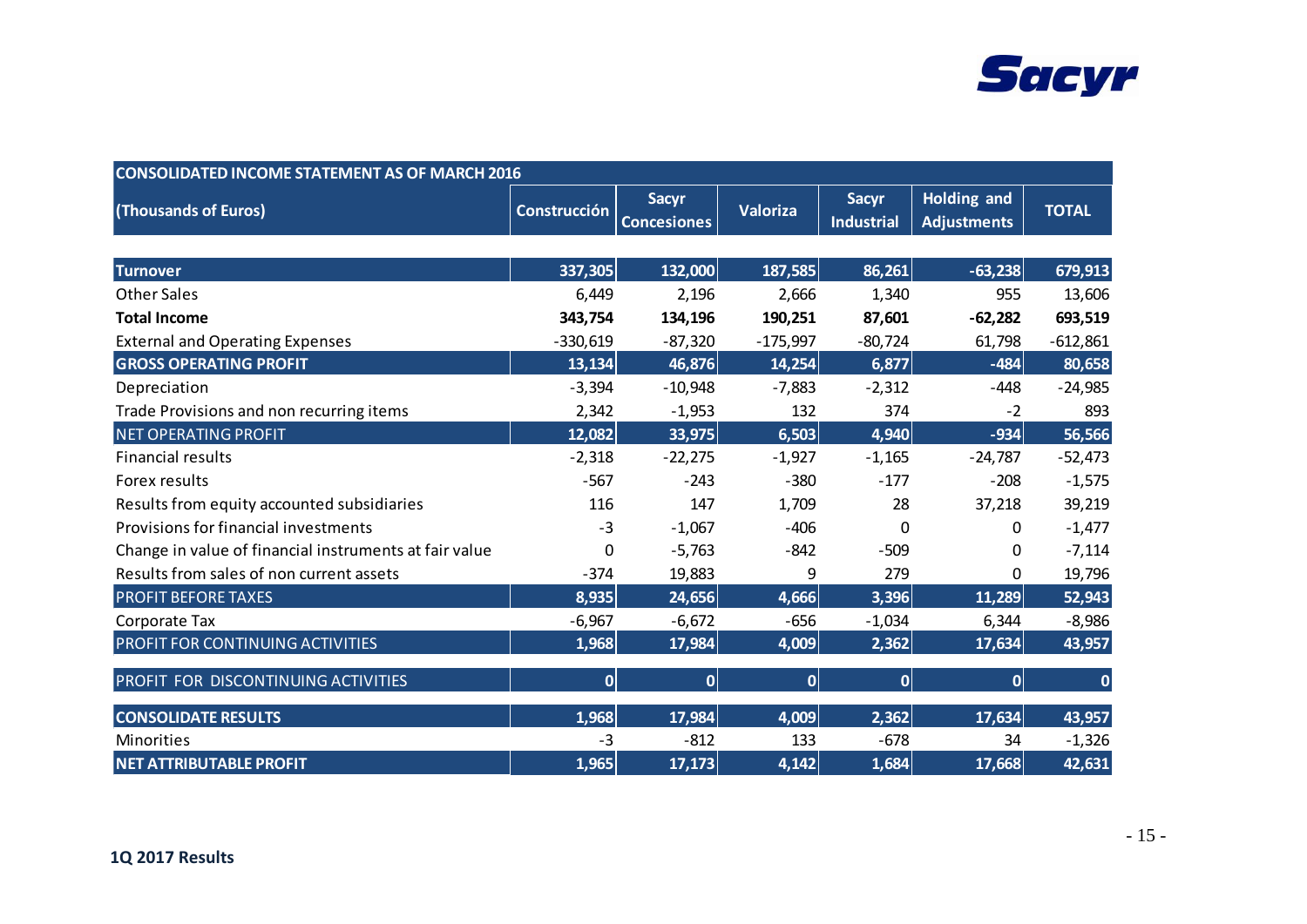

| <b>CONSOLIDATED BALANCE SHEET AS OF MARCH 2017</b>               |                     |                             |                 |                                   |                                    |              |
|------------------------------------------------------------------|---------------------|-----------------------------|-----------------|-----------------------------------|------------------------------------|--------------|
| (Thousands of Euros)                                             | <b>Construcción</b> | Sacyr<br><b>Concesiones</b> | <b>Valoriza</b> | <b>Sacyr</b><br><b>Industrial</b> | <b>Holding y</b><br><b>Ajustes</b> | <b>TOTAL</b> |
| <b>NON CURRENT ASSETS</b>                                        | 363.642             | 3,270,786                   | 724,938         | 195.196                           | 2,556,290                          | 7,110,852    |
| <b>Intangible Assets</b>                                         | 797                 | 43                          | 9,209           | 1,862                             | 1,324                              | 13,234       |
| <b>Concessions Investments</b>                                   | 50,808              | 1,087,431                   | 257,840         | $\mathbf 0$                       | 0                                  | 1,396,079    |
| <b>Fixed Assets</b>                                              | 116,838             | 2,643                       | 135,877         | 104,858                           | 3,848                              | 364,065      |
| <b>Financial Assets</b>                                          | 157,978             | 315,046                     | 104,538         | 20,646                            | 2,551,118                          | 3,149,327    |
| Receivables for concession assets                                | 18,738              | 1,631,108                   | 115,571         | $\mathbf 0$                       | 0                                  | 1,765,416    |
| <b>Other non Current Assets</b>                                  | $\mathbf{0}$        | 234,516                     | 2,757           | $\Omega$                          | 0                                  | 237,273      |
| Goodwill                                                         | 18,482              | $\mathbf 0$                 | 99,146          | 67,829                            | 0                                  | 185,458      |
| <b>CURRENT ASSETS</b>                                            | 2,368,213           | 946,290                     | 495,352         | 375,189                           | $-438,498$                         | 3,746,546    |
| Non current assets held for sale                                 | $\Omega$            | 280,066                     | $\mathbf 0$     | $\mathbf 0$                       | 192,908                            | 472,974      |
| Inventories                                                      | 158,933             | 27,061                      | 30,926          | 28,078                            | 635                                | 245,633      |
| Receivables for concession assets                                | $-14$               | 189,940                     | 3,192           | $\mathbf 0$                       | $\mathbf 0$                        | 193,117      |
| <b>Accounts Receivable</b>                                       | 1,521,397           | 117,128                     | 305,534         | 220,833                           | $-68,352$                          | 2,096,540    |
| <b>Financial Assets</b>                                          | 525,603             | 6,877                       | 82,864          | 22,987                            | $-571,204$                         | 67,127       |
| Cash                                                             | 162,294             | 325,218                     | 72,836          | 103,291                           | 7,516                              | 671,155      |
| <b>ASSETS = LIABILITIES</b>                                      | 2,731,855           | 4,217,075                   | 1,220,290       | 570,385                           | 2,117,792                          | 10,857,398   |
| <b>Equity</b>                                                    | 499,098             | 898,235                     | 275,655         | 135,784                           | 280,916                            | 2,089,689    |
| Shareholder's Equity                                             | 503,380             | 635,800                     | 266,201         | 86,195                            | 284,973                            | 1,776,549    |
| <b>Minority Interests</b>                                        | $-4,282$            | 262,435                     | 9,455           | 49,589                            | $-4,057$                           | 313,140      |
| <b>NON CURRENT LIABILITIES</b>                                   | 680,692             | 2,598,276                   | 564,193         | 70,886                            | 1,436,278                          | 5,350,325    |
| <b>Financial Debt</b>                                            | 206,348             | 1,919,068                   | 271,304         | 41,276                            | 1,218,349                          | 3,656,345    |
| Financial Instruments at fair value                              | $-169$              | 150,581                     | 16,483          | 1,084                             | 61,020                             | 228,999      |
| Provisions                                                       | 360,951             | 93,956                      | 115,010         | 6,760                             | $-201,167$                         | 375,509      |
| Other non current Liabilities                                    | 113,562             | 434,671                     | 161,396         | 21,766                            | $-260,597$                         | 470,798      |
| Other hedged debt                                                | $\mathbf{0}$        | $\mathbf 0$                 | 0               | 0                                 | 618,673                            | 618,673      |
| <b>CURRENT LIABILITIES</b>                                       | 1,552,065           | 720,565                     | 380,442         | 363,714                           | 400,598                            | 3,417,384    |
| Liabilities associated with the non current assets held for sale | $\mathbf 0$         | $\mathbf 0$                 | $\mathbf 0$     | $\mathbf 0$                       | 202,378                            | 202,378      |
| <b>Financial Debt</b>                                            | 213,068             | 365,693                     | 97,805          | 66,472                            | 127,617                            | 870,656      |
| Financial instruments at fair value                              | 0                   | 15,983                      | 1,396           | 785                               | 0                                  | 18,164       |
| Trade Accounts Payable                                           | 836,377             | 233,033                     | 125,564         | 238,574                           | 57,730                             | 1,491,279    |
| <b>Operating Provisions</b>                                      | 91,493              | 8,784                       | 25,987          | 4,404                             | 93,633                             | 224,301      |
| Other current liabilities                                        | 411,127             | 97,071                      | 129,689         | 53,480                            | $-80,761$                          | 610,606      |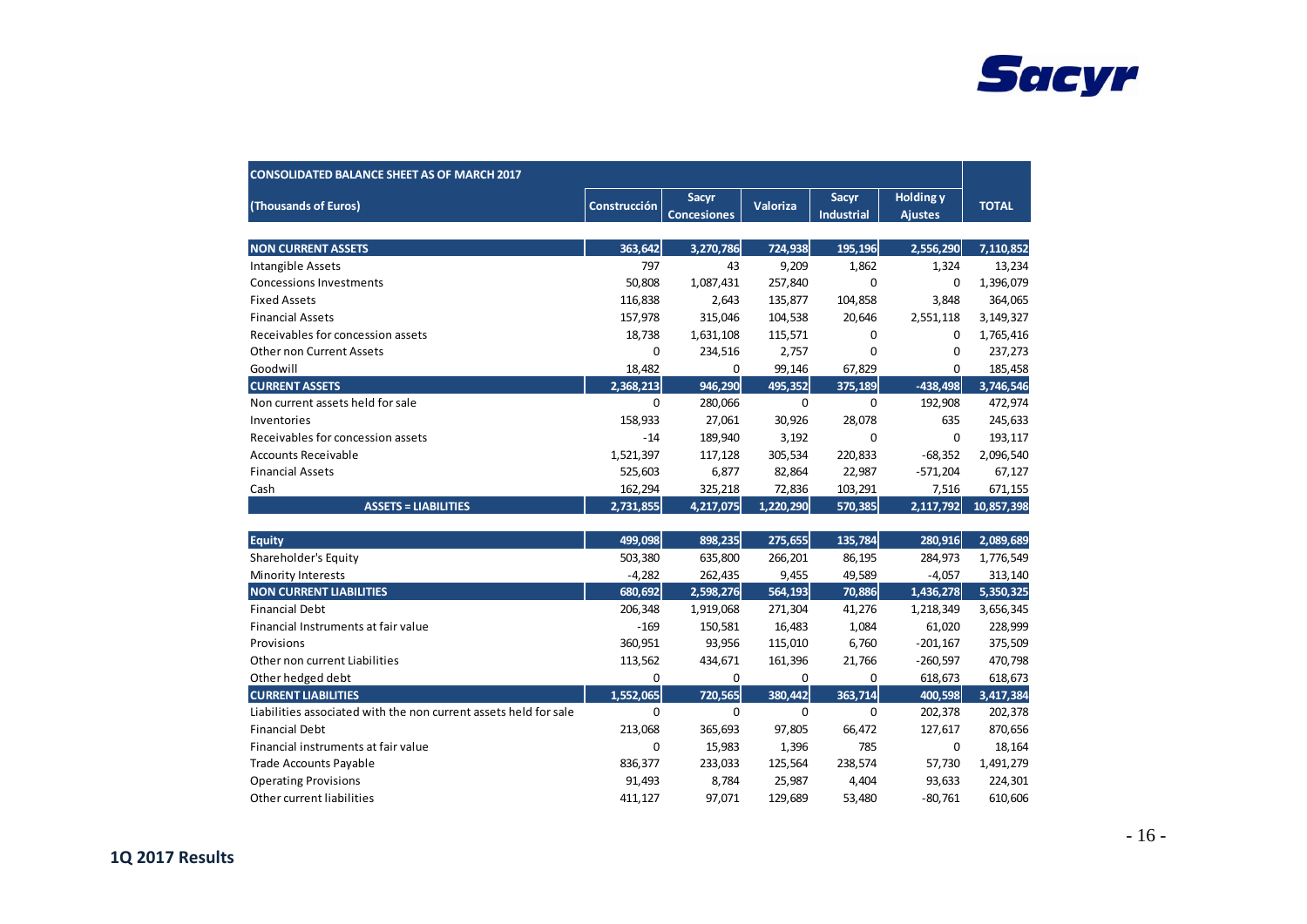

| <b>CONSOLIDATED BALANCE SHEET AS OF DECEMBER 2016</b>            |                     |                             |                 |                            |                                    |              |
|------------------------------------------------------------------|---------------------|-----------------------------|-----------------|----------------------------|------------------------------------|--------------|
| (Thousands of Euros)                                             | <b>Construcción</b> | Sacyr<br><b>Concesiones</b> | <b>Valoriza</b> | Sacyr<br><b>Industrial</b> | <b>Holding y</b><br><b>Ajustes</b> | <b>TOTAL</b> |
| <b>NON CURRENT ASSETS</b>                                        | 363.685             | 3,200,814                   | 716,131         | 191,383                    | 2,551,750                          | 7,023,764    |
| <b>Intangible Assets</b>                                         | 633                 | 47                          | 9,083           | 1,961                      | 1,320                              | 13,044       |
| <b>Concessions Investments</b>                                   | 50,405              | 1,091,406                   | 260,455         | $\mathbf 0$                | 0                                  | 1,402,267    |
| <b>Fixed Assets</b>                                              | 118,270             | 3,105                       | 135,638         | 102,192                    | 4,145                              | 363,350      |
| <b>Financial Assets</b>                                          | 157,156             | 281,039                     | 106,275         | 19,401                     | 2,546,285                          | 3,110,156    |
| Receivables for concession assets                                | 18,738              | 1,591,154                   | 102,735         | 0                          | 0                                  | 1,712,627    |
| Other non Current Assets                                         | 0                   | 234,063                     | 2,757           | $\mathbf 0$                | 0                                  | 236,820      |
| Goodwill                                                         | 18,482              | 0                           | 99,188          | 67,829                     | 0                                  | 185,500      |
| <b>CURRENT ASSETS</b>                                            | 2,345,295           | 857,383                     | 600,220         | 258,789                    | $-396,505$                         | 3,665,181    |
| Non current assets held for sale                                 | $\mathbf 0$         | 279,928                     | 0               | 0                          | 195,478                            | 475,406      |
| Inventories                                                      | 154,128             | 17,278                      | 40,359          | 23,441                     | 915                                | 236,121      |
| Receivables for concession assets                                | $\Omega$            | 170,040                     | 3,837           | $\mathbf 0$                | $\mathbf 0$                        | 173,877      |
| <b>Accounts Receivable</b>                                       | 1,536,256           | 104,884                     | 346,959         | 174,660                    | $-97,076$                          | 2,065,683    |
| <b>Financial Assets</b>                                          | 506,616             | 6,321                       | 74,628          | 8,366                      | $-503,145$                         | 92,787       |
| Cash                                                             | 148,295             | 278,931                     | 134,437         | 52,322                     | 7,323                              | 621,308      |
| <b>ASSETS = LIABILITIES</b>                                      | 2,708,980           | 4,058,197                   | 1,316,351       | 450,172                    | 2,155,245                          | 10,688,945   |
|                                                                  |                     |                             |                 |                            |                                    |              |
| <b>Equity</b>                                                    | 510,109             | 863,066                     | 270,669         | 133,573                    | 302,983                            | 2,080,399    |
| Shareholder's Equity                                             | 514,341             | 633,437                     | 260,885         | 84,535                     | 298,326                            | 1,791,524    |
| Minority Interests                                               | $-4,233$            | 229,629                     | 9,784           | 49,037                     | 4,657                              | 288,875      |
| <b>NON CURRENT LIABILITIES</b>                                   | 659,964             | 2,510,324                   | 573,885         | 58,947                     | 1,468,509                          | 5,271,628    |
| <b>Financial Debt</b>                                            | 203,075             | 1,876,519                   | 273,310         | 40,689                     | 1,212,085                          | 3,605,678    |
| Financial Instruments at fair value                              | $-24$               | 132,374                     | 17,506          | 1,133                      | 34,840                             | 185,829      |
| Provisions                                                       | 343,042             | 92,128                      | 115,759         | 2,808                      | $-183,310$                         | 370,428      |
| Other non current Liabilities                                    | 113,871             | 409,303                     | 167,309         | 14,317                     | $-213,401$                         | 491,399      |
| Other hedged debt                                                | $\Omega$            | $\mathbf 0$                 | $\Omega$        | 0                          | 618,294                            | 618,294      |
| <b>CURRENT LIABILITIES</b>                                       | 1,538,907           | 684,807                     | 471,797         | 257,653                    | 383,753                            | 3,336,918    |
| Liabilities associated with the non current assets held for sale | $\mathbf 0$         | $\mathbf 0$                 | 0               | $\mathbf 0$                | 203,042                            | 203,042      |
| <b>Financial Debt</b>                                            | 218,572             | 341,528                     | 95,486          | 61,375                     | 112,099                            | 829,062      |
| Financial instruments at fair value                              | 0                   | 19,033                      | 1,326           | 1,015                      | 0                                  | 21,375       |
| <b>Trade Accounts Payable</b>                                    | 880,389             | 231,396                     | 226,281         | 151,916                    | 60,229                             | 1,550,211    |
| <b>Operating Provisions</b>                                      | 96,420              | 5,540                       | 21,599          | 3,586                      | 93,633                             | 220,778      |
| Other current liabilities                                        | 343,526             | 87,309                      | 127,104         | 39,761                     | $-85,250$                          | 512,450      |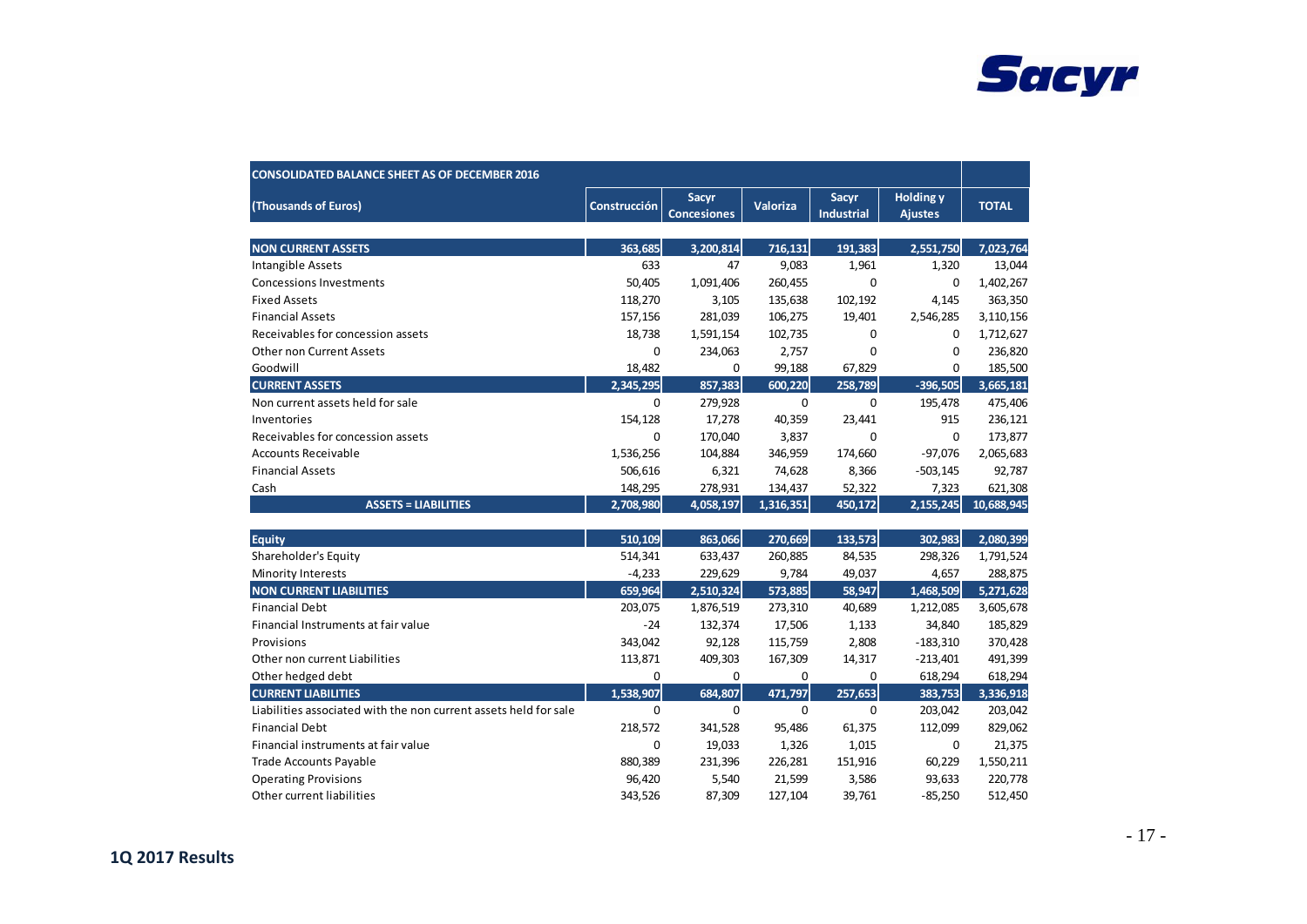

### **CONSTRUCTION**

| <b>CONSTRUCTION (Thousands of euros)</b> | 1Q 2017 | 1Q 2016 | % Chg    |
|------------------------------------------|---------|---------|----------|
| Revenue                                  | 351     | 337     | 3.9%     |
| Sacyr Construcción                       | 281     | 257     | 9.3%     |
| Somague                                  | 70      | 81      | $-13.0%$ |
| <b>EBITDA</b>                            | 15      | 13      | 14.0%    |
| Sacyr Construcción                       | 17      | 13      | 30.5%    |
| Somague                                  | (2)     | 0       | n.s.     |
| Backlog*                                 | 4,463   | 4,131   | 8.0%     |
| International                            | 3,824   | 3,469   | 10.2%    |
| % International Backlog                  | 86%     | 84%     |          |
| <b>Months of activity</b>                | 38      | 37      |          |
| * Backlog compared 1Q17/2H16             |         |         |          |

Construction division revenue totalled €351 million in 1Q 2017; up 3.9% year on year.

Sacyr Construcción contributed 80% of this revenue and Somague 20%:

- Sacyr Construcción's activity showed a notable increase of 9.3%, with the strong growth experienced in Colombia, Mexico, Qatar, Peru and Italy – the international business grew in total by 33% - compensating for the slowdown of activity in Spain.
- With regard to Somague, the slowdown observed since last year in the activity of the Portuguese subsidiary, has led to a 13% year-on-year decline in revenue.

The performance of EBITDA has been very satisfactory. Overseas projects remained highly profitable and as a result the gross margin reached 4.3%, despite Somague's negative contribution to operating income.

#### **1Q 2017 Results**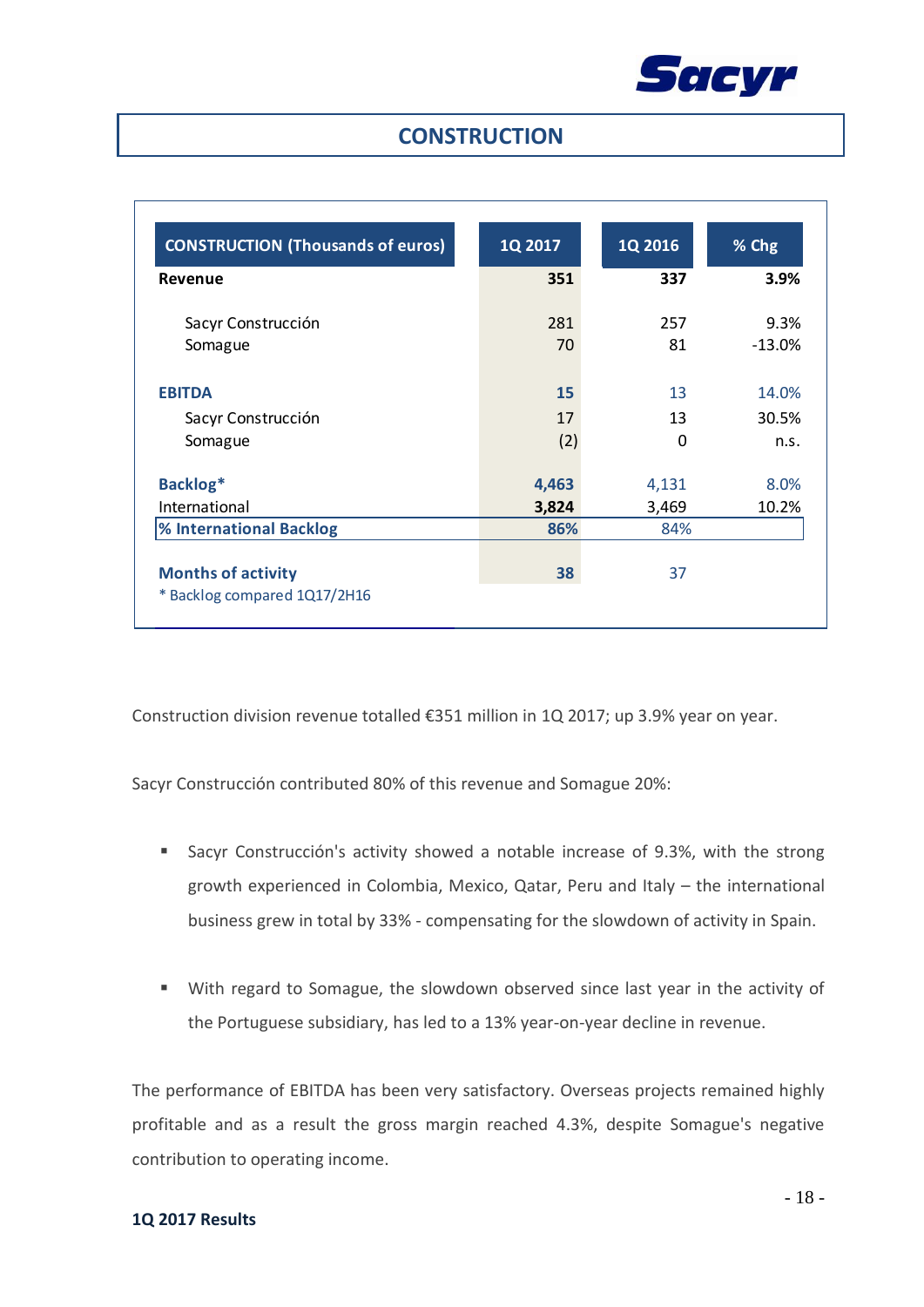

The construction backlog stood at  $\epsilon$ 4,463 million, 8% higher than at the end of 2016, covering 38 months of activity at current turnover rates. 86% of the backlog is overseas.

The two following contracts awarded in the first quarter of 2017 particularly stand out:

- The construction of the Quillota-Petorca Bi-provincial Hospital in the Valparaiso Region (Chile), for €105 million. The project will cover an area of 73,204 m2 and will have 282 beds, 9 operating theatres, 3 delivery rooms, 8 emergency rooms, 8 odontology rooms and 52 outpatient consulting rooms. The hospital will provide services to over 320,000 people from the Quillota and Petorca provinces and replace the current San Martin de Quillota Hospital.
- The construction project of Route 2 (between Asunción and Coronel Oviedo) and Route 7 (between Coronel Oviedo and Caaguazú) in Paraguay, with an expected investment of €475 million in its construction.
- Subsequent to the close of the first quarter, the Colombian National Infrastructure Agency (ANI) has awarded Sacyr the construction and concession contract for the 4G road link between Cúcuta y Pamplona, with an estimated €479 million for construction. This is the fourth 4G concession project that Sacyr has been awarded in Colombia.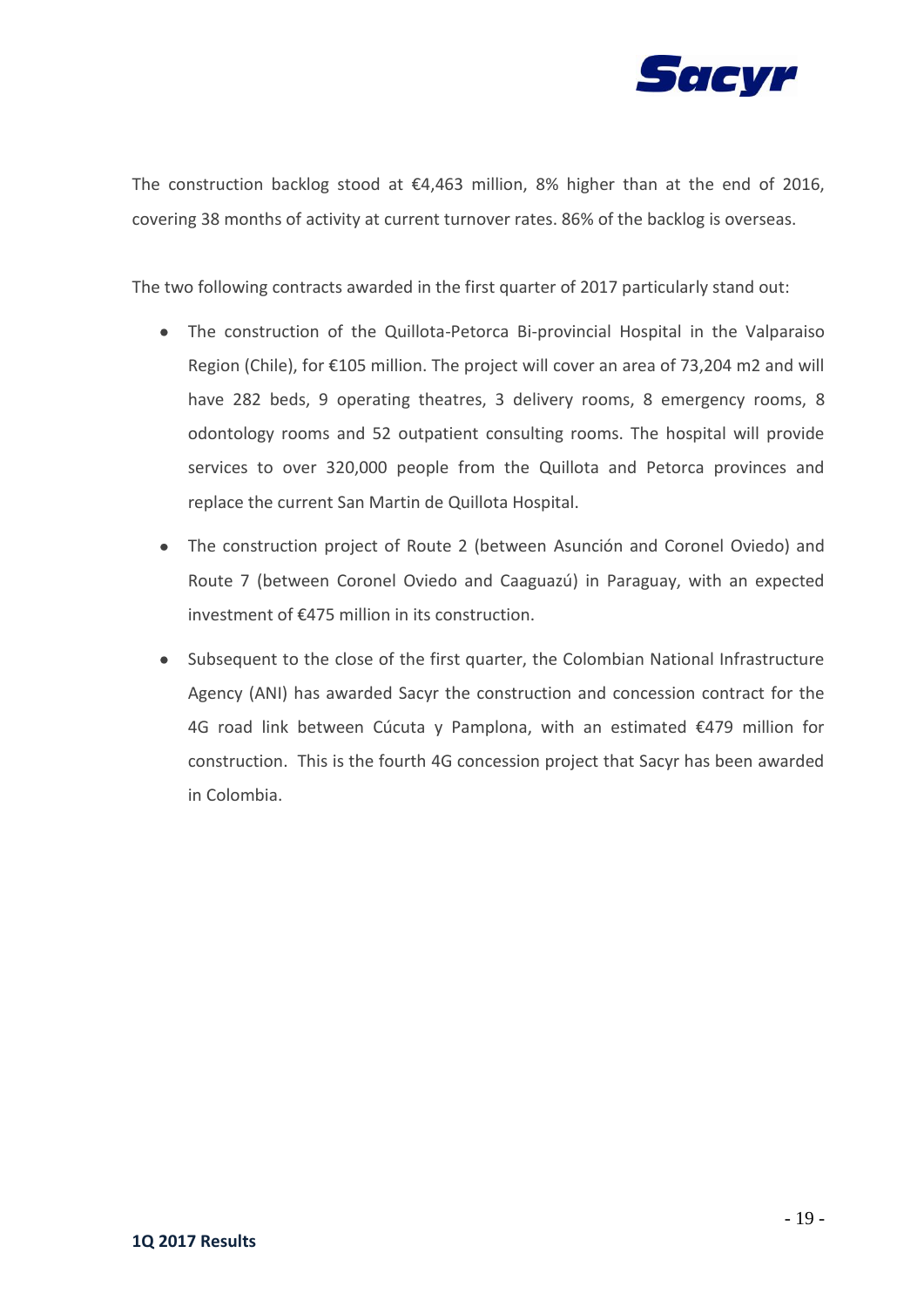

## **SACYR CONCESIONES**

| <b>CONCESSIONS (Thousands of euros)</b> | 1Q 2017 | 1Q 2016 | % Chg.<br>17/16 |
|-----------------------------------------|---------|---------|-----------------|
| Revenue                                 | 131,143 | 132,000 | $-1\%$          |
| Revenue from construction               | 42,918  | 61,352  | $-30%$          |
| <b>Revenue from concessions</b>         | 88,226  | 70,648  | 25%             |
| <b>EBITDA</b>                           | 54,363  | 46,876  | 16%             |
| <b>EBITDA Margin</b>                    | 61.6%   | 66.4%   |                 |
| <b>NET PROFIT</b>                       | 4,308   | 17,173  |                 |

Sacyr Concesiones recognised revenue of €131 million in the first quarter of 2017, a very similar figure to that for the same period in 2016. The difference comprises the major growth in concession revenue and the fall in construction revenue due to the progress made on the projects in Chile and Peru.

Of total revenue, €88 million was concession revenue, which rose by 25% in the first quarter of 2017, versus the €61 million obtained in the same period of last year. Growth in concession revenue was driven by a combination of the following factors:

- The 4% upturn in traffic on the Spanish concessions in operation.
- The operational start-up of the Chilean motorways Valles del Bio Bio (August 2016) and Rutas de Algarrobo (May 2016).
- The revenue contributions made by the Antofagasta Hospital (Chile), and the Montes de María and Pasto Rumichaca concessions (Colombia).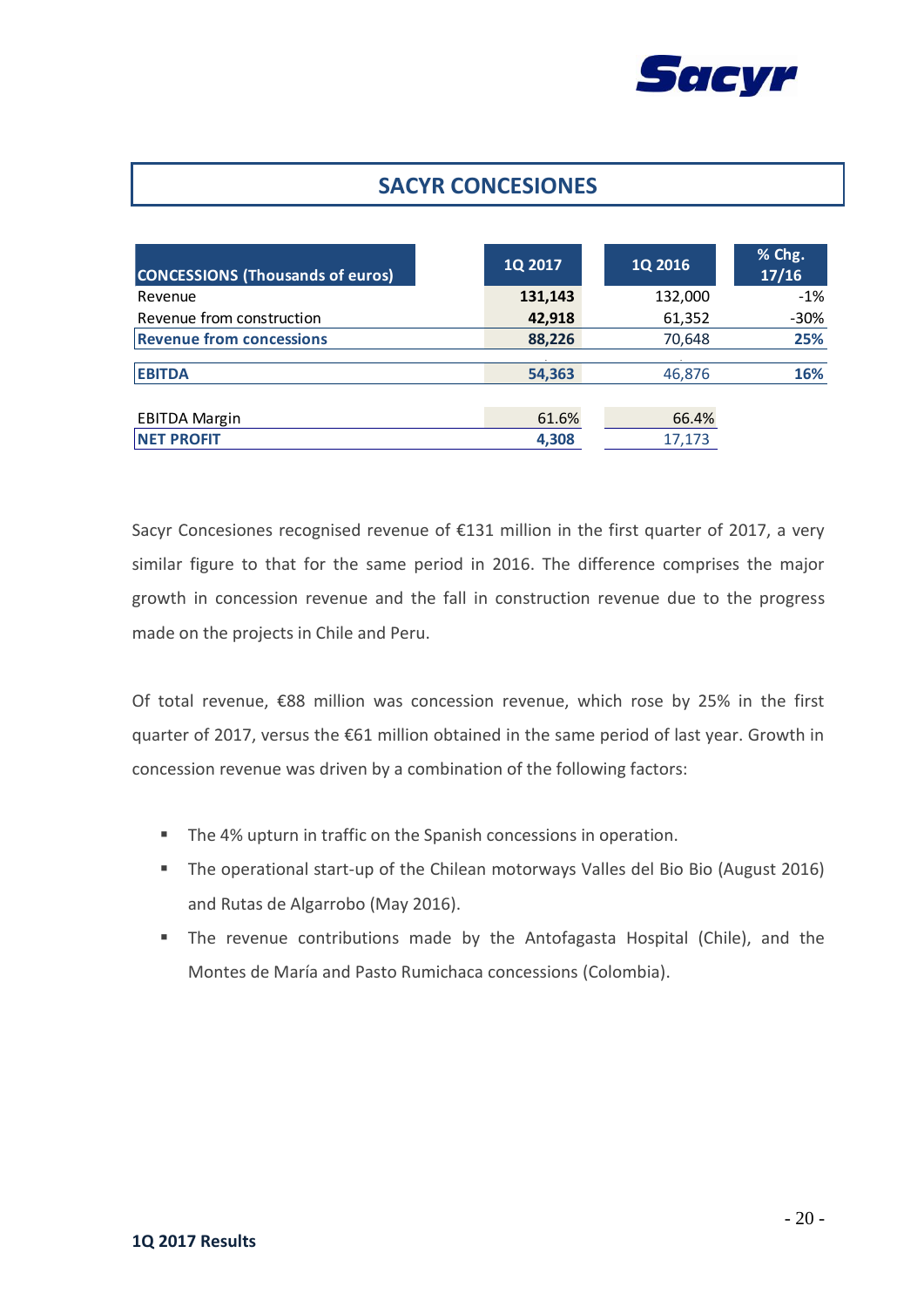

#### **REVENUE**

| (€ Thousands)                                   | 1Q 2017        | 1Q 2016        | Var. (%)        |
|-------------------------------------------------|----------------|----------------|-----------------|
| AUTOVÍA DEL TURIA                               | 3,258          | 2,919          | 11.6%           |
| AUTOVÍA NOROESTE C.A.R.M.                       | 1,779          | 1,890          | $-5.9%$         |
| <b>VIASTUR</b>                                  | 1,799          | 1,694          | 6.2%            |
| PALMA MANACOR                                   | 2,322          | 2,163          | 7.3%            |
| AUTOVÍA DEL BARBANZA                            | 4,062          | 3,876          | 4.8%            |
| AUTOVÍA DEL ERESMA<br>AUTOVÍA DEL ARLANZÓN      | 1,615<br>7,447 | 1,520<br>6,909 | 6.2%<br>7.8%    |
| <b>INTERCAMBIADOR DE MONCLOA</b>                | 2,895          | 2,957          | $-2.1%$         |
| <b>INTERCAMBIADOR DE PLAZA ELÍPTICA</b>         | 1,584          | 1,588          | $-0.3%$         |
| AUTOPISTA DE GUADALMEDINA                       | 2,484          | 2,671          | $-7.0%$         |
| HOSPITAL DE PARLA                               | 3,351          | 4,004          | $-16.3%$        |
| HOSPITAL DE COSLADA                             | 3,665          | 3,429          | 6.9%            |
| <b>HOLDINGS</b>                                 | 96             | 1,651          | $-94.2%$        |
| <b>SPAIN</b>                                    | 36,355         | 37,272         | $-2.5%$         |
| <b>HOLDINGS</b>                                 | 282            | 170            | 66.2%           |
| <b>IRELAND</b>                                  | 282            | 170            | 66.2%           |
| <b>HOLDINGS</b>                                 | 218            | 348            | $-37.3%$        |
| <b>PORTUGAL</b>                                 | 218            | 348            | $-37.3%$        |
| <b>HOLDINGS</b>                                 | 378            | 275            | 37.3%           |
| RUTAS DEL DESIERTO - ACCESOS A IQUIQUE          | 5,332          | 4,587          | 16.2%           |
| VALLES DEL BIO BIO - CONCEPCIÓN CABRERO         | 9,057          | 4,712          | 92.2%           |
| VALLES DEL DESIERTO - VALLENAR CALDERA          | 5,707          | 5,443          | 4.8%            |
| RUTA 43 - LIMARI<br><b>HOSPITAL ANTOFAGASTA</b> | 696            | 308            | 126.3%          |
| SERENA VALLENAR - RUTAS DEL ALGARROBO           | 5,253<br>7,812 | 2,403<br>6,478 | 118.6%<br>20.6% |
| <b>CHILE</b>                                    | 34,235         | 24,207         | 41.4%           |
| CONVIAL SIERRA NORTE                            | 2,925          | 3,479          | $-15.9%$        |
| <b>PERU</b>                                     | 2,925          | 3,479          | $-15.9%$        |
| <b>HOLDINGS</b>                                 | 217            |                |                 |
| MONTES DE MARÍA                                 | 7,459          | 1,872          | 298.4%          |
| <b>RUMICHACA</b>                                | 6,450          | 3,301          | 95.4%           |
| <b>COLOMBIA</b>                                 | 14,126         | 5,173          | 173.1%          |
| RUTAS DEL LITORAL                               | 6              |                | n/a             |
| <b>URUGUAY</b>                                  | $6\phantom{1}$ |                | n/a             |
| <b>RUTAS DEL ESTE</b>                           | 79             |                | n/a             |
| <b>PARAGUAY</b>                                 | 79             |                | n/a             |
| TOTAL WITHOUT CONSTRUCTION INCOME               | 88,226         | 70,648         | 24.9%           |
| INGRESOS DE CONSTRUCCIÓN                        | 42,918         | 61,352         | $-30.0%$        |
| <b>TOTAL</b>                                    | 131,143        | 132,000        | $-0.6%$         |

EBITDA generated amounts to €54 million and increases by 16% year-on-year.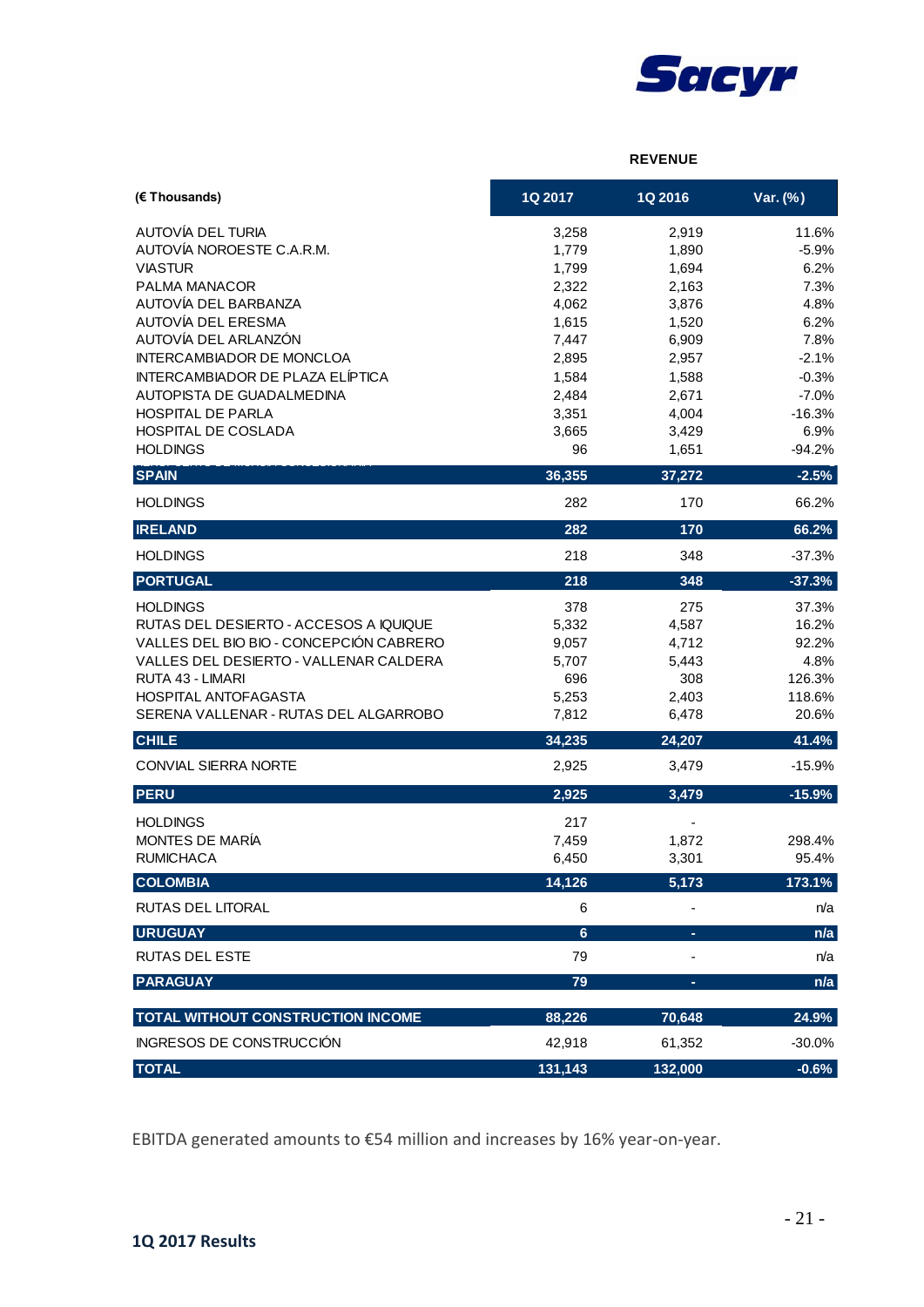

### **TRAFFIC PERFORMANCE**

The good performance of traffic seen in previous quarters continued, with average growth of 4% in our concessions in Spain, despite the impact of seasonal factors (Easter) in the first three months. The following table shows traffic data:

|                                     |         | <b>ACCUMULATED ADT</b> |         |
|-------------------------------------|---------|------------------------|---------|
|                                     |         |                        |         |
|                                     | 1Q 2017 | 1Q 2016                | Var.    |
| <b>SHADOW TOLL HIGHWAY SPAIN</b>    |         |                        |         |
|                                     |         |                        |         |
| - AUTOVIA DEL NOROESTE              | 12,193  | 11,342                 | 7.5%    |
| - Ma-15 PALMA-MANACOR               | 21,467  | 19,942                 | 7.6%    |
| - AS-II OVIEDO-GUÓN (VIASTUR)       | 23,685  | 22,210                 | 6.6%    |
| - AUTURSA CV-35                     | 38,020  | 36,321                 | 4.7%    |
| - ERESMA                            | 7,436   | 7.060                  | 5.3%    |
| - BARBANZA                          | 12,118  | 11,570                 | 4.7%    |
| - ARLANZON                          | 17,859  | 17,825                 | 0.2%    |
| <b>TOLL HIGHWAY SPAIN</b>           |         |                        |         |
|                                     |         |                        |         |
| - AP-46 MÁLAGA - LAS PEDRIZAS       | 10,304  | 9,857                  | 4.5%    |
|                                     |         |                        |         |
| <b>TOLL HIGHWAY OTHER COUNTRIES</b> |         |                        |         |
|                                     |         |                        |         |
| - N6 GALWAY-BALLINASLOE             | 10,196  | 9,820                  | 3.8%    |
| - VALLES DEL DESIERTO               | 5.783   | 5,809                  | $-0.4%$ |
| - R-1 RUTAS DEL DESIERTO            | 6.624   | 6,556                  | 1.0%    |
| - R-16 RUTAS DEL DESIERTO           | 7,412   | 7,340                  | 1.0%    |
| - RUTAS DEL ALGARROBO RG- III       | 5,051   | 5,088                  | $-0.7%$ |
| - RUTAS DEL ALGARROBO RG-IV         | 5,250   | ۰                      |         |

### **CONTRACT WINS**

In the first quarter of 2017, Sacyr Concesiones was awarded the first concession motorway project in Paraguay, in the city of Asunción. The project -the first for the Group in this country- involves the award of the construction and operation of Route 2 (between Asunción and Coronel Oviedo) and Route 7 (between Coronel Oviedo and Caaguazú) with an expected investment in its construction of €475 million and backlog of €1,350 million throughout the 30-year concession term. This is the first motorway project under the new PPP law of Paraguay and its development is vital for the nation's growth, since this is the most important corridor in the country and where 70% of its economic activity is concentrated.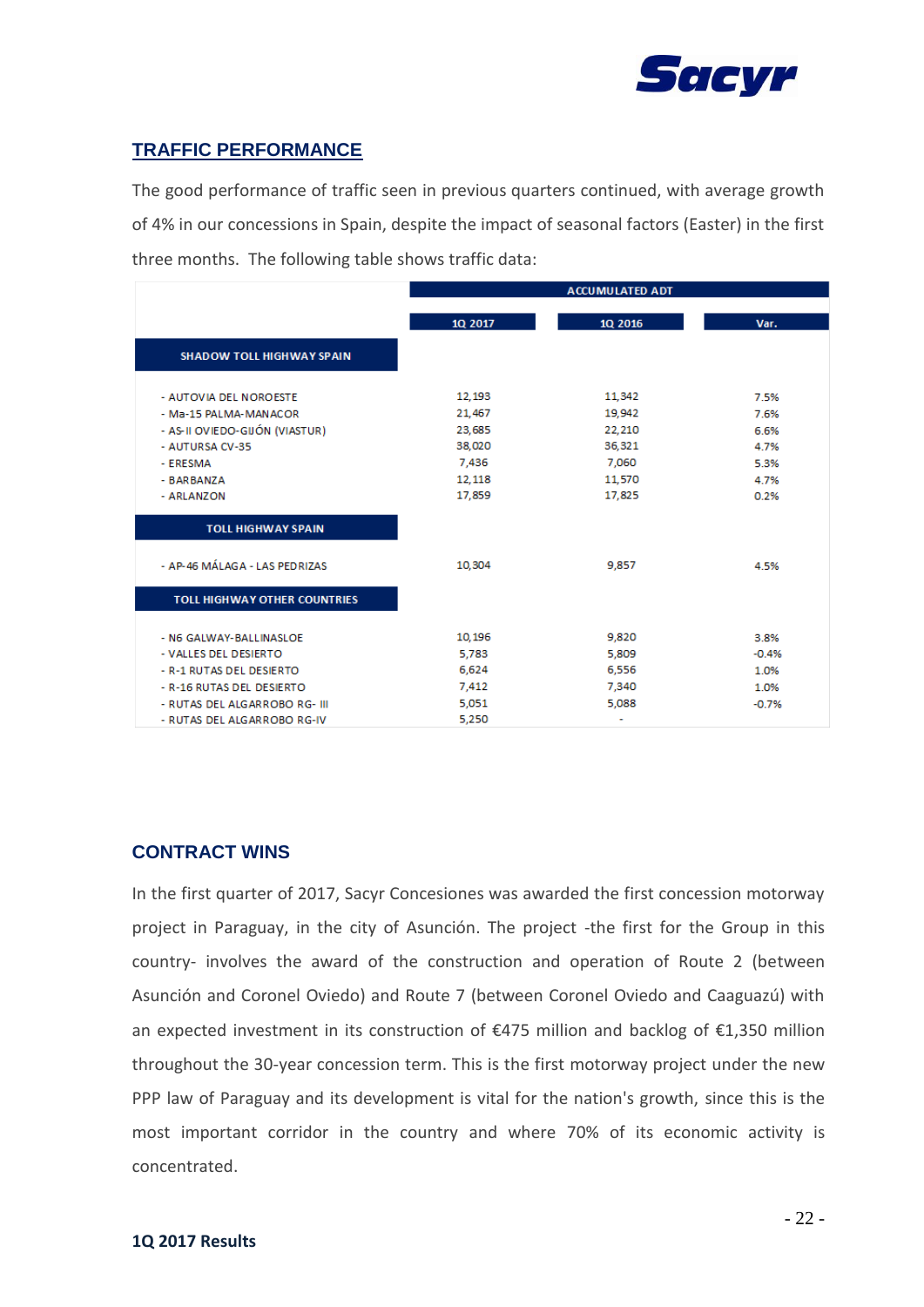

Subsequent to the close of the first quarter, Sacyr Concesiones was awarded the concession contract for the 4G roadway corridor between Cúcuta and Pamplona in Colombia. This is the fourth 4G concession project that Sacyr has been awarded in Colombia.

### **DISPOSALS**

The divestment of 49% of Sociedad Concesionaria Ruta del Algarrobo was sealed in the first quarter of 2017, which forms part of Sacyr Concesiones' strategy of allowing strategic partners to take a stake in its concession assets. This enables the return on these assets to be maximised and capital to be obtained to develop greenfield concession projects. This company operates the 187 km La Serena-Vallenar motorway, which forms part of the strategic Route 5, which runs from the north to south of Chile and is the country's main highway. The transaction, agreed with Toesca Infraestructura Fondo de Inversión, totalled €161 million (171 million US dollars). The La Serena –Vallenar motorway was opened in May 2015.

After the end of the first quarter, and as a continuation of its asset rotation, Sacyr Concesiones sold its 4% ownership interest in the Tenerife tram line to Cabildo Insular for €7 million. The Tenerife tram line began operating in 2007 with the opening of Line 1. It currently has two lines in service in the metropolitan area of the island, travelling between the cities of Santa Cruz and La Laguna. It is 16.1 km long and has 25 stops.

Both deals generated an attractive return on equity invested.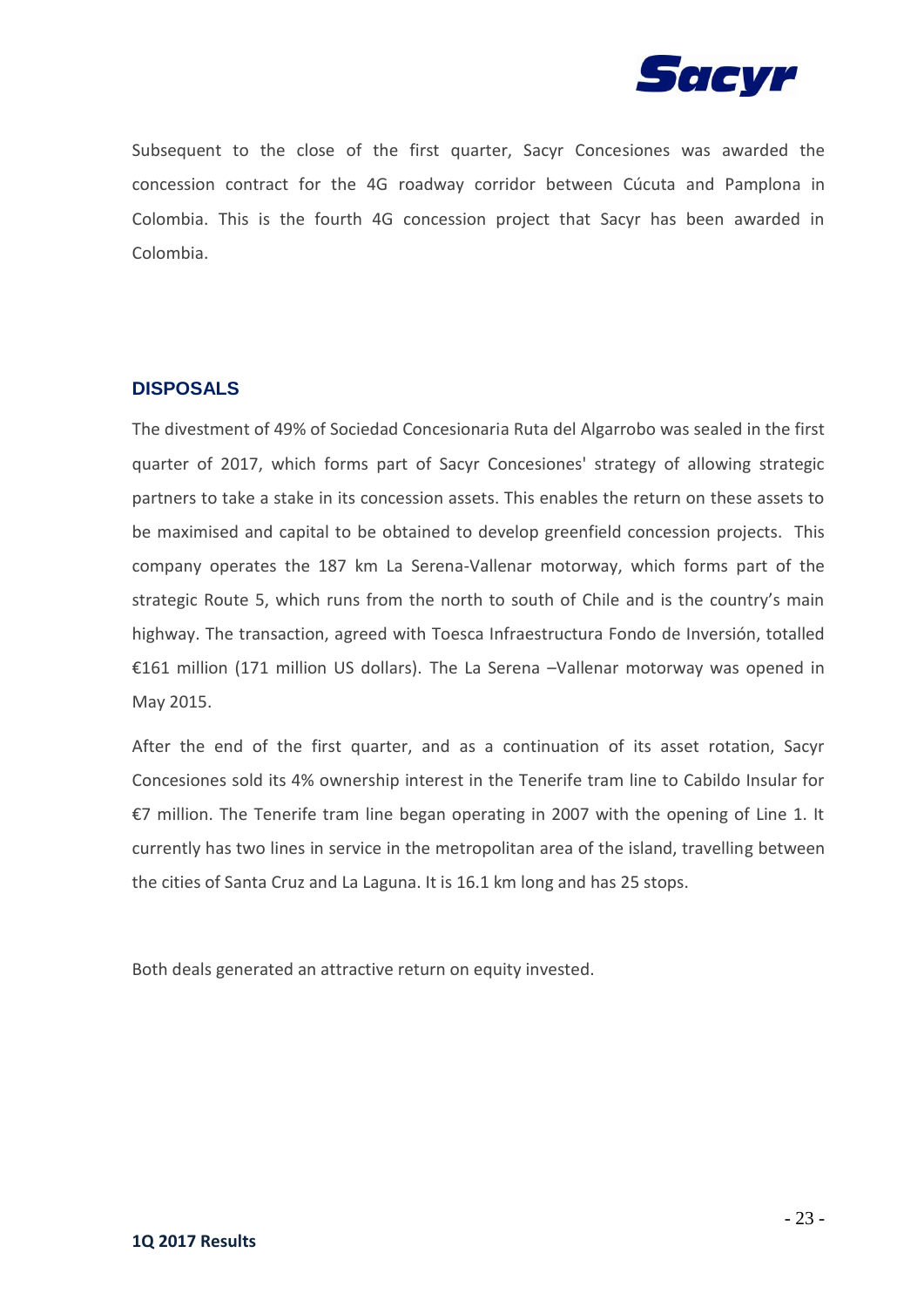

# **VALORIZA**

Valoriza's 2017 revenue amounted to €228 million, up 21.5%, year on year, as a result of a strong performance in its three business lines.

Revenue by business line is as follows:

- **There was revenue growth of 30% in Multiservices, as a result of the contribution** from major contracts awarded during 2016, such as for dependency services.
- **Environment revenue increased by 22%, thanks to urban waste collection services.**
- Changes in revenue in the Water business line mainly resulted from the transfer of the Water EPC division to Sacyr Industrial in the first quarter of the year.

| <b>VALORIZA (Thousands of Euros)</b> | 1Q 2017 | 1Q 2016 | % Chg.<br>17/16 |
|--------------------------------------|---------|---------|-----------------|
| <b>REVENUE</b>                       | 227,882 | 187,585 | 21.5%           |
| Environment                          | 94,658  | 77,583  |                 |
| <b>Multi-Services</b>                | 104,911 | 80,670  |                 |
| Water                                | 27,388  | 28,659  |                 |
| Central                              | 925     | 673     |                 |
| <b>EBITDA</b>                        | 17,559  | 14,254  | 23.2%           |
| Environment                          | 10,788  | 10,430  |                 |
| <b>Multi-Services</b>                | 2,825   | 2,527   |                 |
| Water                                | 4,390   | 1,787   |                 |
| Central                              | (444)   | (491)   |                 |
| <b>EBITDA Margin</b>                 | 7.7%    | 7.6%    |                 |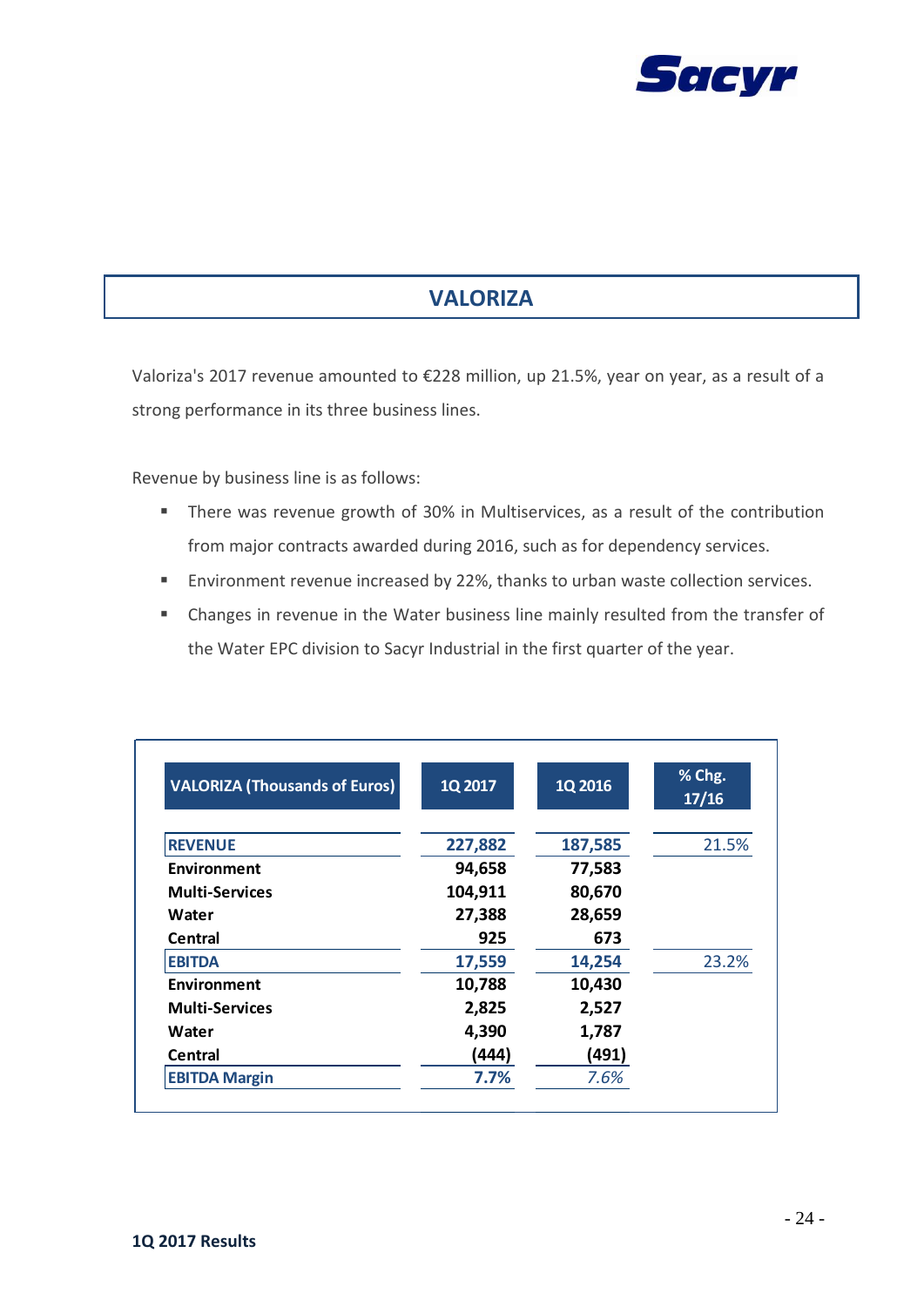

EBITDA for Valoriza totalled €18 million, up 23.2% on the same period last year. EBITDA growth is positive in all business lines, and is due to the general increase in the profitability of contracts.

### **CONTRACTING AND BACKLOG**

Valoriza's backlog totalled €6,200 million. This was partly affected by the transfer of the Water EPC division to Sacyr Industrial for €226 million. 28% of this backlog is international. Valoriza continues to see vigorous commercial activity across all business areas both in Spain and abroad.

Some of the most noteworthy contracts won are as follows:

- Water:
	- o Operation over a period of 25 years of the Numancia de la Sagra WWTP (Toledo) for a total of €30 million.
- Environmental Services:
	- o Valoriza Servicios Medioambientales was awarded a concession contract for the cleaning services of the outer area at Adolfo Suarez Madrid – Barajas Airport worth €11 million over a three-year period.
	- o Nine-month extension of the contract for the collection and transport of urban solid waste and street cleaning in Toledo, for €6 million.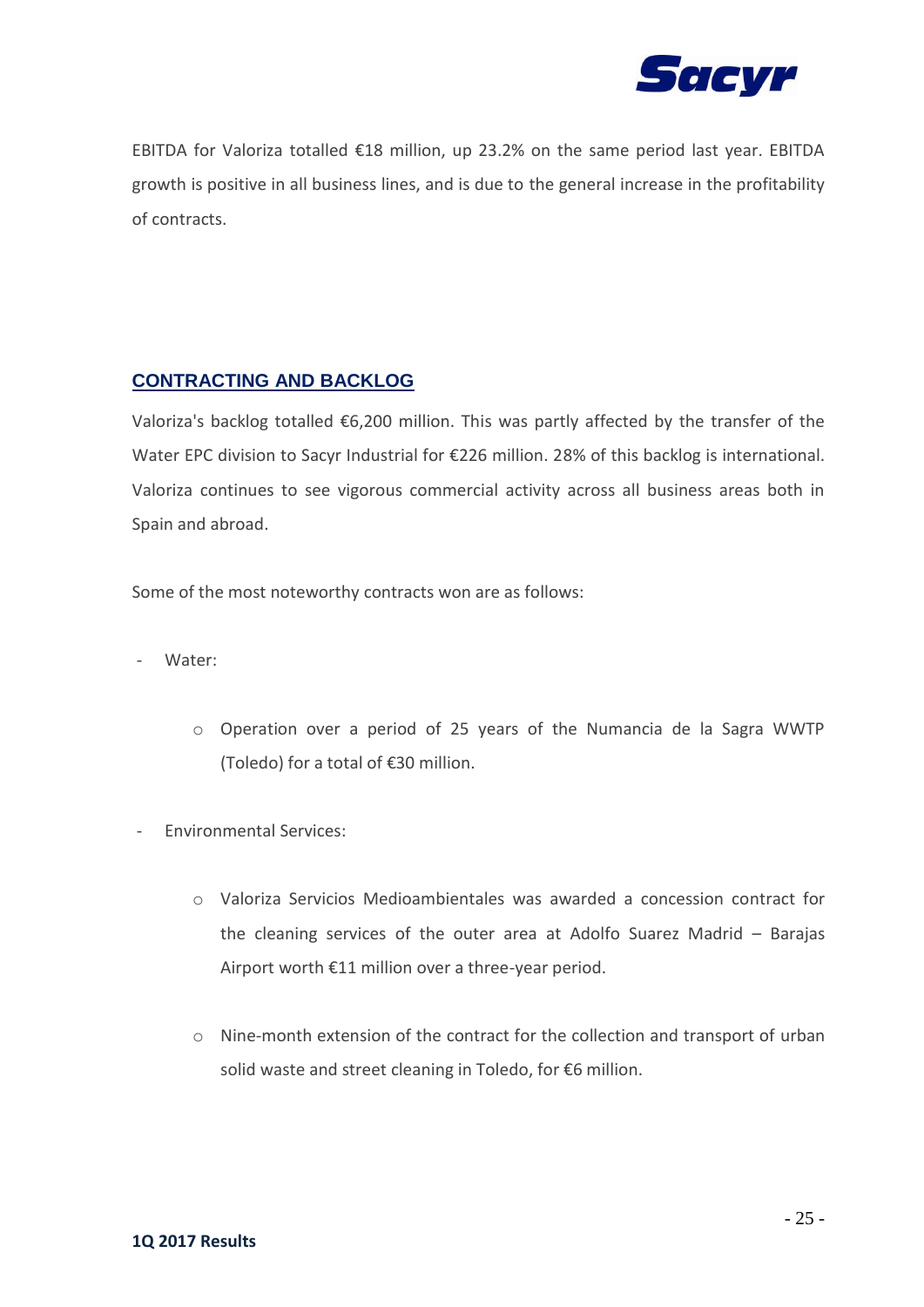

- Multiservices:
	- o 18-month extension for the cleaning contract for various General State Administration offices in Madrid (Nuevos Ministerios, Arturo Soria, Ventas and Sur districts), for €14 million.
	- o Cleaning services contract for the healthcare buildings, lots 1 and 3, at Hospital Royo Villanova and Primary Care Centre of the city of Zaragoza (Aragón Health Service) for €9 million and a four-year concession period.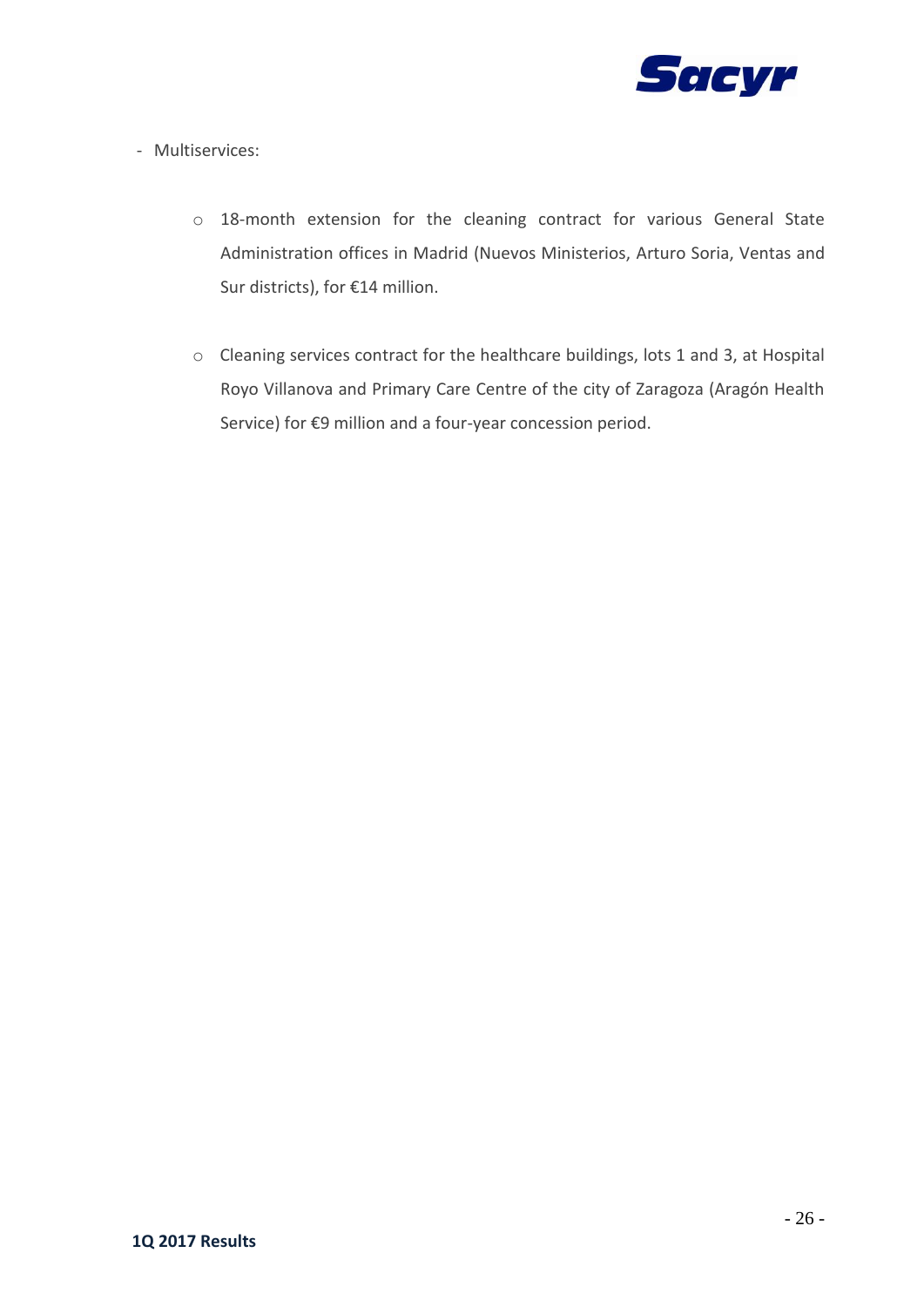

### **INDUSTRIAL**

| (Thousands of Euros)         | 1Q 2017  | 1Q 2016 | % Chg.<br>17/16 |
|------------------------------|----------|---------|-----------------|
|                              |          |         |                 |
| <b>Revenue</b>               | 122,005  | 86,261  | 41%             |
| Oil and gas                  | 51,159   | 53,324  |                 |
| <b>Electricity grid</b>      | 5,101    | 6,320   |                 |
| <b>Enviroment and mining</b> | 12,610   | 2,444   |                 |
| Generation                   | 32,754   | 23,658  |                 |
| <b>Central</b>               | 264      | 515     |                 |
| <b>EBITDA</b>                | 9,531    | 6,877   | 39%             |
| <b>EPC</b>                   | 3,360    | 4,636   |                 |
| Generation                   | 9,321    | 4,589   |                 |
| <b>Central</b>               | (3, 150) | (2,348) |                 |
| <b>EBITDA Margin</b>         | 7.8%     | 8.0%    |                 |
| <b>BACKLOG</b>               | 2,636    | 2,090   | 26%             |
| <b>National</b>              | 1,959    | 2,074   | -6%             |
| <b>International</b>         | 677      | 340     | 99%             |

In the first quarter, Sacyr Industrial's revenue increased by 41% year-on-year to €122 million from €86 million last year.

In terms of EPC contract revenue, the inclusion in this division of the Water EPC contracts (previously included in Valoriza) is of particular note, and these have contributed €20 million in this first quarter. Valoriza will be responsible for the concession part of the project and the Industrial division will carry out the construction.

Oil&Gas recognised revenue of €51 million, with the completion of major projects like the diesel refinery in Pampilla (Peru) and the regasification terminal in Cartagena (Colombia)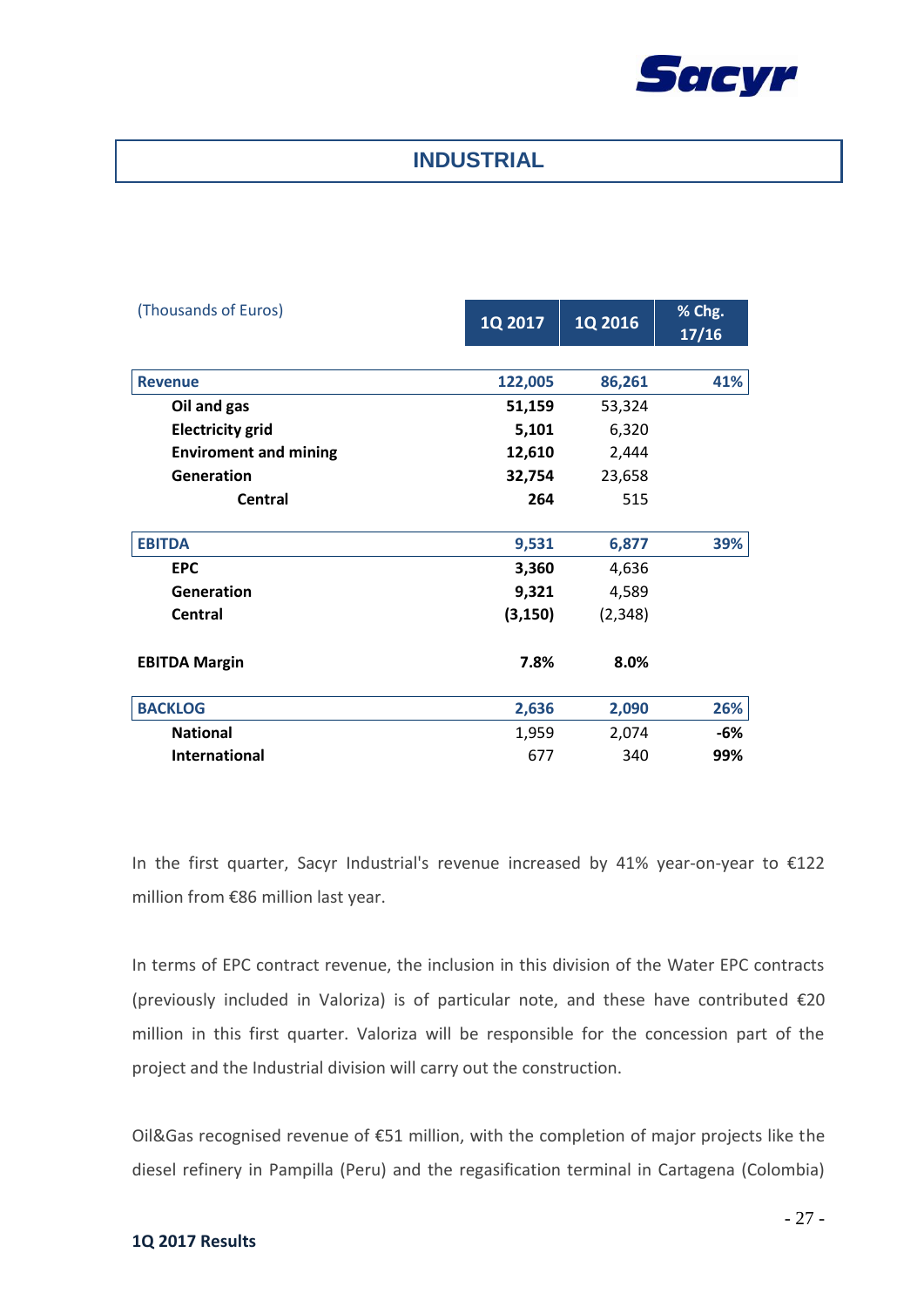

being offset by new projects such as that to adapt the La Pampilla refinery in Peru to new fuel specifications and Nuevo Mundo (Peru), which are both in their initial phases. The Electricity Infrastructure business area posted revenue of €5 million, a figure that will increase in the coming months due to the recent signing of three new EPC contracts in Chile amounting to €60 million. Revenues in Environment and Mining reached €13 million compared to the €2 million in 2016, thanks to the inclusion of the Chimborazo and Oruro cement plants. This figure will rise substantially with the winning of the Potosí cement plant tender.

Power Plants contributed €33 million in revenue, versus the €24 million in the same period of last year. This growth can be explained by the increase in the electricity pool price caused by weather conditions and the closure of French nuclear power stations. The average electricity pool price in the first three months of 2017 was €55.47/MWh, well above that of the same period of 2016 (€30.61/MWh).

Higher revenue, coupled with an improvement in the company's profitability, a 39% increase in EBITDA reaching €10 million, resulted in an operating margin of 7.8%.

### **CONTRACTING AND BACKLOG**

The backlog of the industrial business line totalled  $\epsilon$ 2,636 million. The awarding of the following contracts in the first quarter of 2017 was of particular note:

• Turnkey construction of a new cement plant in Potosí (Bolivia) worth  $€241$  million, with the scheduled completion of the project in 36 months. The EPC contract includes the greenfield design, construction, assembly and start-up of a new clinker line, which will have a capacity of 3,000 tonnes per day, and a cement production line which will produce 1.3 million tonnes of cement a year.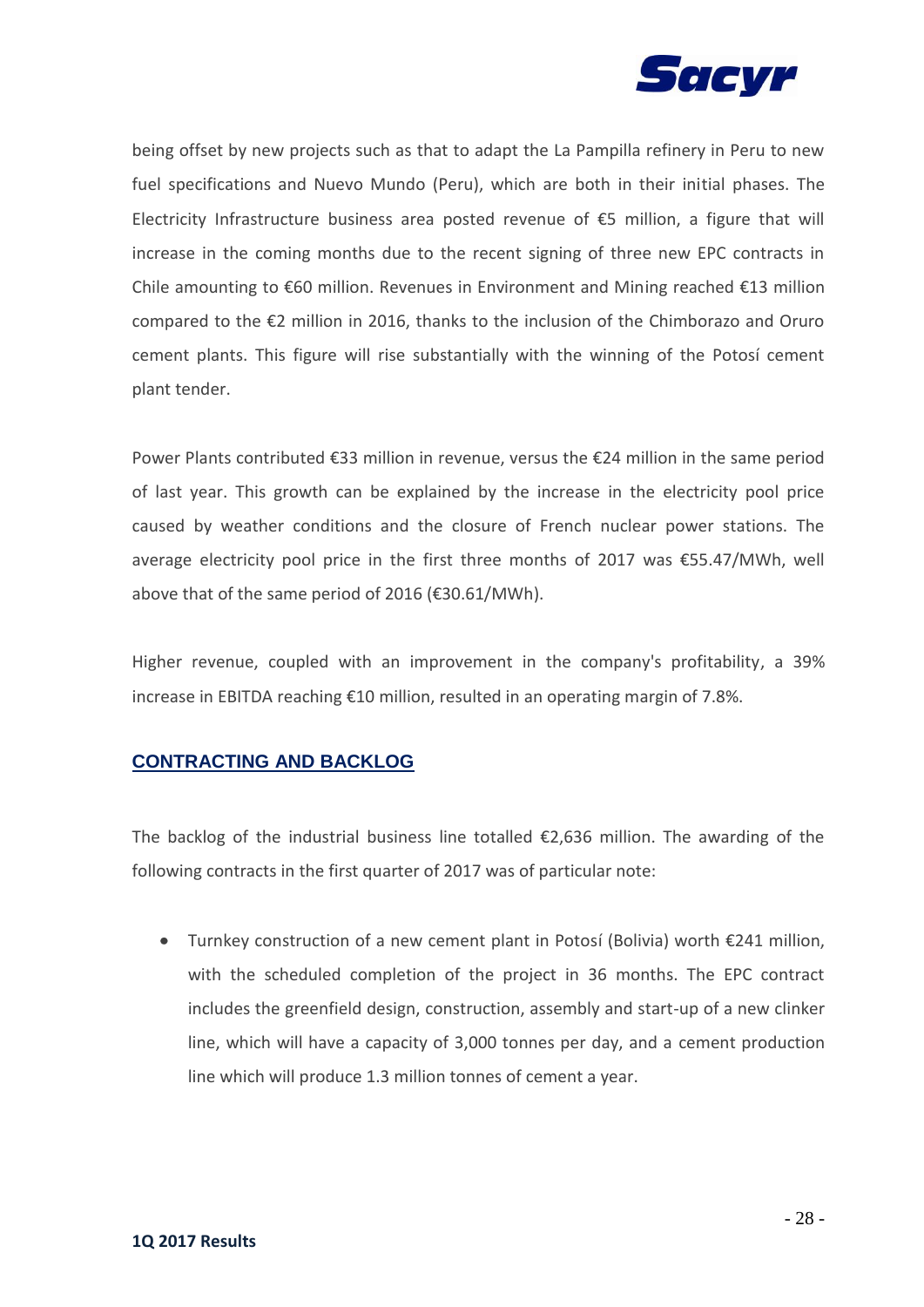

Contracts to extend the electricity lines and substations at "Cóndores-Parinacota", "Melipulli" and "Candelaria" (all in Chile), for a total amount of €60 million and with a 36-month execution period.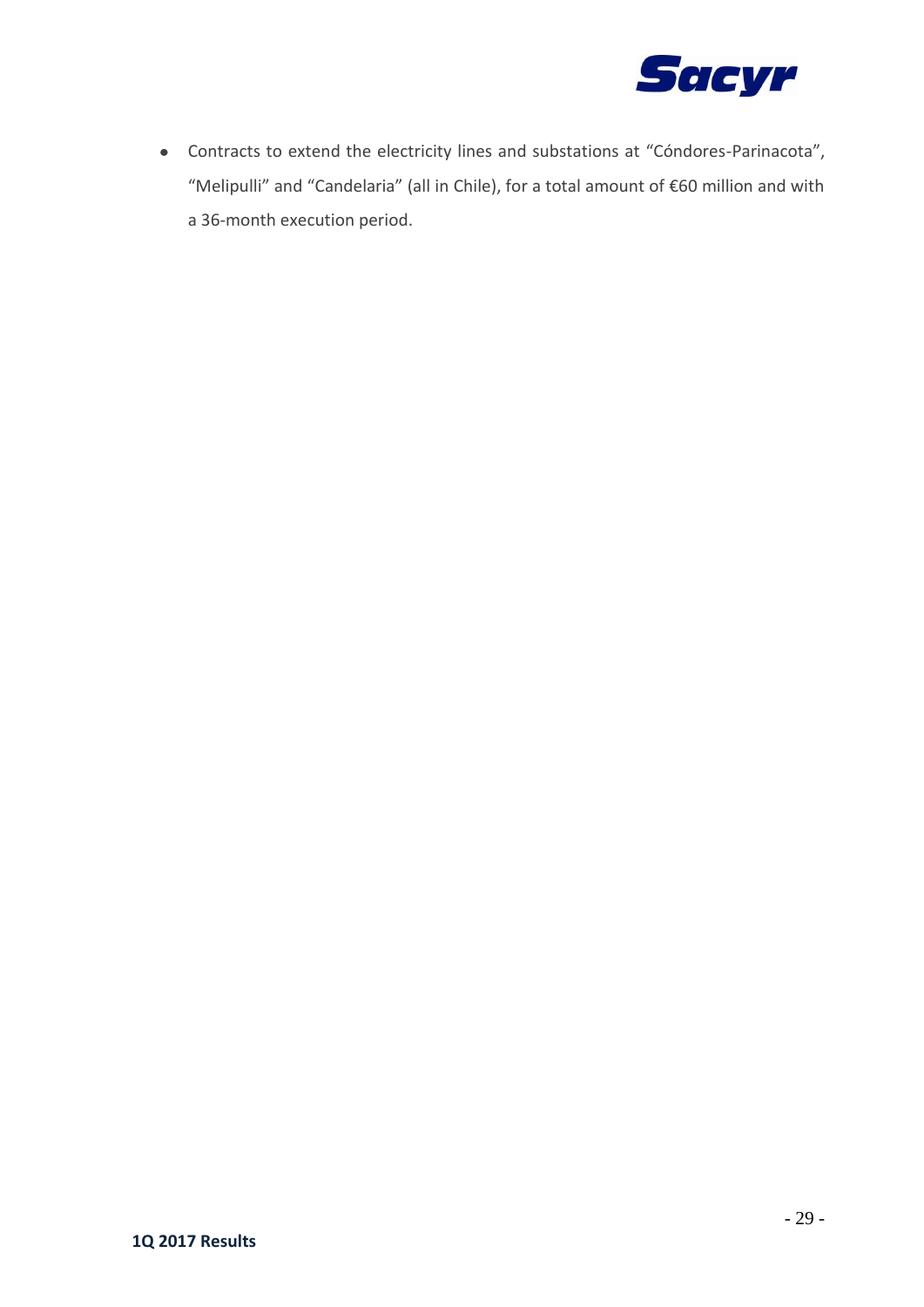

# **VI. STOCK MARKET PERFORMANCE**

|                                                        | <b>MARCH</b> |           | % Chg     |  |
|--------------------------------------------------------|--------------|-----------|-----------|--|
| <b>SACYR</b>                                           | 2017         | 2016      | 17/16     |  |
| Market Price at closing (euros per share)              | 2.33         | 1.70      | 37.00%    |  |
| High share price                                       | 2.55         | 1.95      | 30.72%    |  |
| Low share price                                        | 2.21         | 1.26      | 75.40%    |  |
| Market Capitalization at closing (Thousands of euros)* | 1,205,097    | 879,633   | 37.00%    |  |
| Average Trading Volume (Thousands of euros)            | 465,894      | 738,714   | $-36.93%$ |  |
| Average Daily Trading Volume (Number of shares)        | 3,011,835    | 7,498,856 | -59.84%   |  |
| Liquidity (%)                                          | 100          | 100       |           |  |
| Number of shares (Thousands)                           | 517,431      | 517,431   | $0.00\%$  |  |
| <b>Share Nominal Value</b>                             | 1 EURO       | 1 EURO    |           |  |

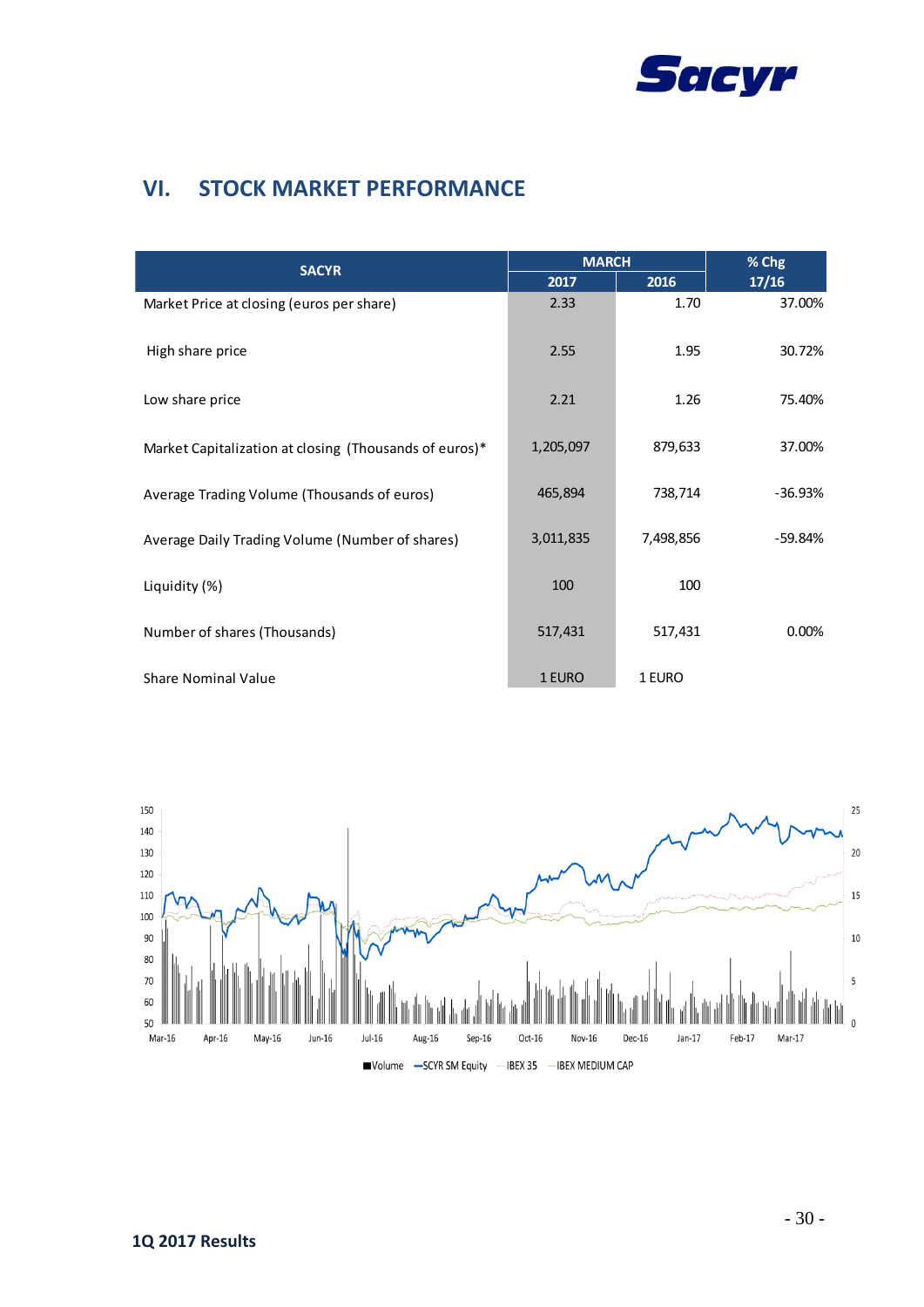

### **VII. APPENDIX: ALTERNATIVE PERFORMANCE MEASURES**

The Sacyr Group presents its earnings in accordance with International Financial Reporting Standards (IFRS). The Group also provide with certain additional financial measurements, known as Alternative Performance Measures (APMs) used by management in decision-making and evaluation of the Group's financial performance, cash flows and financial position.

In order to comply with the Guidelines on Alternative Performance Measures (2015/1415en) published by the European Securities and Markets Authority (ESMA), the disclosures required for each APM are set out below, including its definition, reconciliation, explanation of its use, comparatives and consistency.

Sacyr Group considers that this additional information will improve the comparability, reliability and comprehensibility of its financial information.

#### **ALTERNATIVE PERFORMANCE MEASURES**

**Earnings before interest, taxes, depreciation and amortisation (EBITDA):** this indicator shows operating profit or loss prior to depreciation and amortisation and any change in provisions, excluding extraordinary/non-recurring profits and losses.

**EBIT:** Calculated as the difference between Operating income (Revenue, Own work capitalized, Other operating income, Government grants released to the income statement) and Operating expenses (Staff costs, Depreciation and amortisation expense, Changes in provisions and Other).

**GROSS DEBT:** Comprises Non-current financial debt and Current financial debt as shown on the liabilities side of the consolidated statement of financial position, which includes bank borrowings and issues in capital markets (bonds).

**NET DEBT:** Calculated as Gross debt less Other current financial assets and Cash and cash equivalents, from the asset side of the consolidated statement of financial position.

**PROJECT FINANCE DEBT (GROSS OR NET):** The financial debt (gross or net) from project companies. In this type of debt, the guarantee received by the lender is limited to the project cash flow and its asset value, with limited recourse to shareholders.

**CORPORATE DEBT (GROSS OR NET):** Debt held by the Group's Parent, comprising bank borrowings and issues in capital markets.